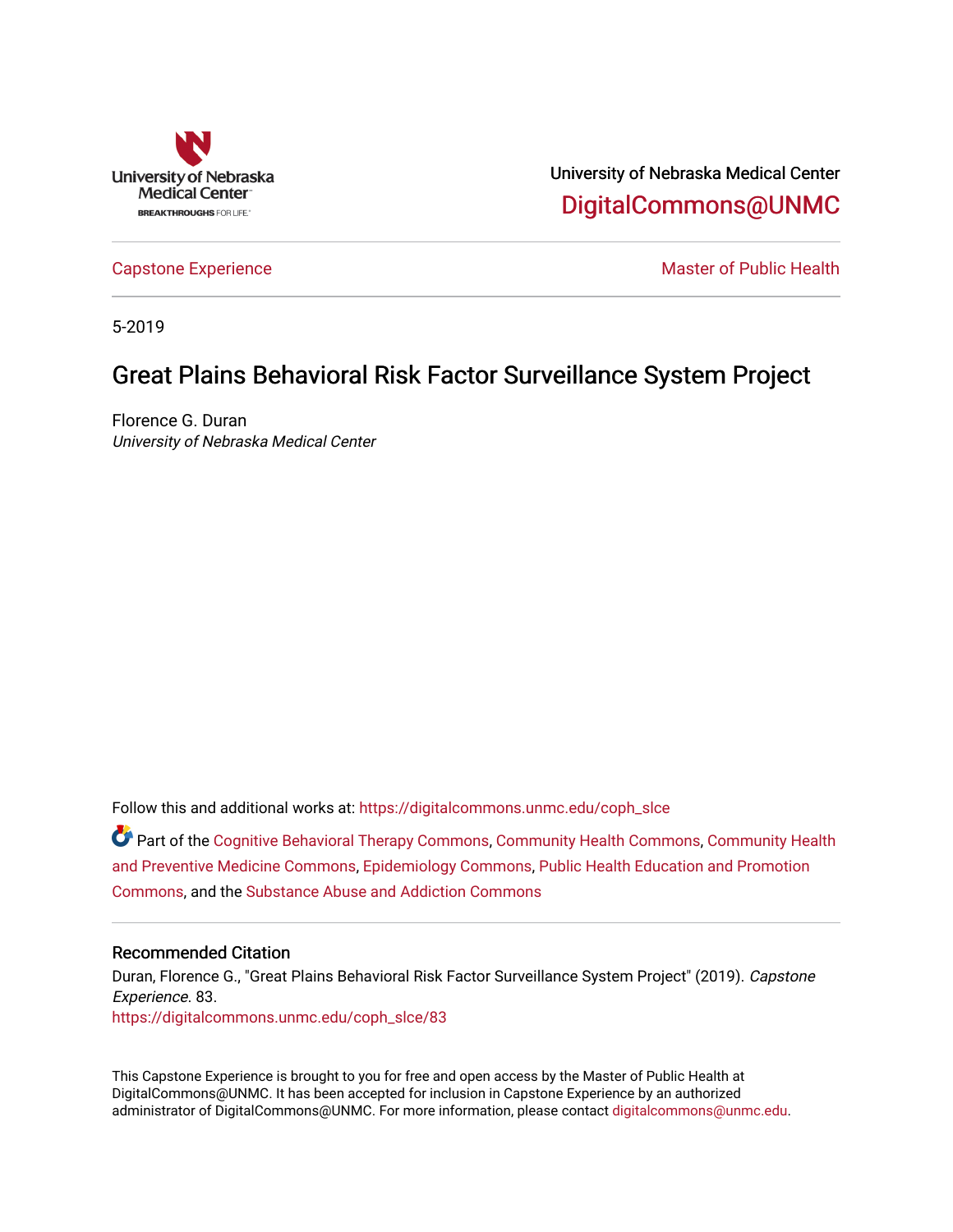**Great Plains Behavioral Risk Factor Surveillance System Project**

**Florence Duran**

**University of Nebraska Medical Center**

**College of Public Health**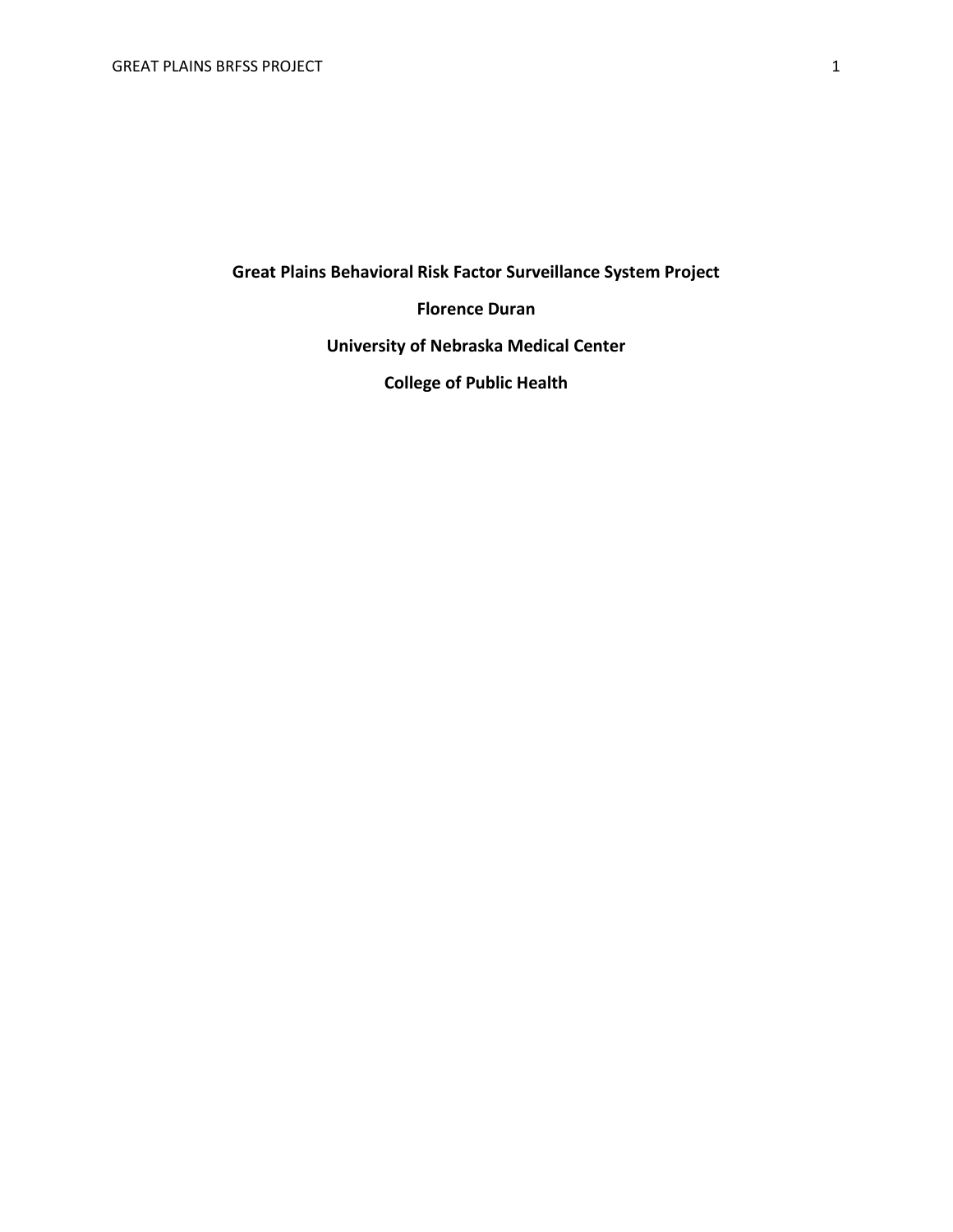#### **Abstract**

**Background:** Great Plains American Indians/Alaska Natives (AI/ANs) experience higher mortality rates than Non-Hispanic Whites from the same region. The National Behavioral Risk Factors Surveillance System (BRFSS) survey can have limitations of the estimates the health risks behaviors and services from one Tribal community to another. **Goals and Objectives:** The goal of this project is to address the lack of Tribal specific data among AI/ANs in the Great Plains region (ND, SD, NE, IA) by using Great Plains Tribal BRFSS data that captured information for three tribes in the Great Plains region**.** Tribal specific data will allow tribes to access, address, and possibly implement evidence-based health promotion and chronic disease prevention practices and health policies. The objectives of this project were to: 1) conduct an analysis of the prevalence of different behavioral risk factor indicators in two Great Plains Tribal communities and their respective State Non-Hispanic White population; 2) identify a framework and describe the steps for disseminating results to the two Tribal communities, including tribal specific reports with the BRFSS data; and 3) conduct a literature review to identify evidence-based interventions to address alcohol-related risk factors in AI/ANs residing in the Great Plains region. **Methods:** We used the Great Plains BRFSS data that were collected in 2013. We conducted exploratory data analysis to note any large differences between the Tribal results and their respective State's results. Existing dissemination strategies employed by the Great Plains Tribal Chairmen's Health Board were reviewed and a literature review was conducted to identify evidence-based interventions to address alcohol related issues. **Results:**  The Great Plains American Indian BRFSS Project appears to show health disparities between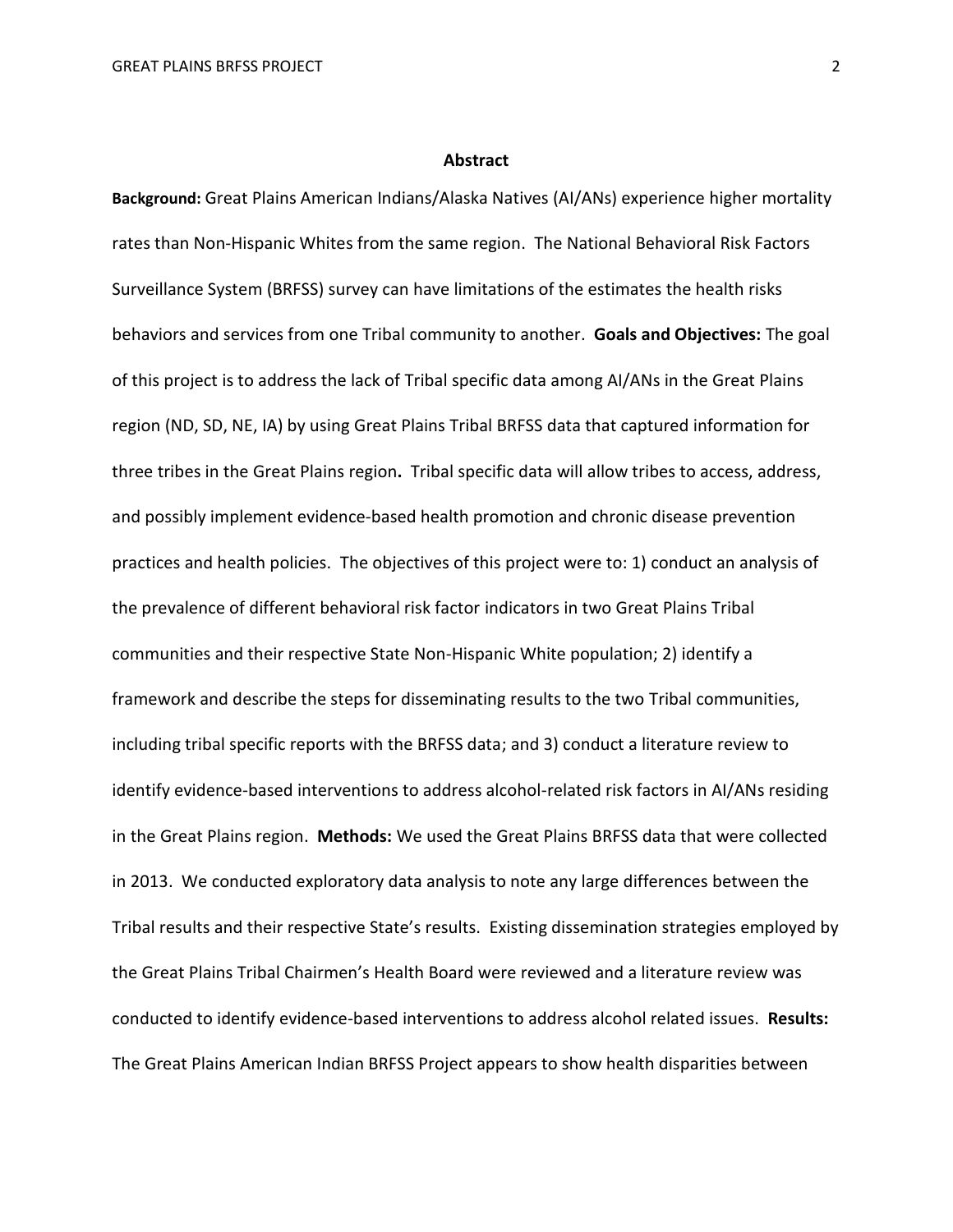Tribal populations and Non-Hispanic Whites in several behavior risk factors including health care access, cancer screenings, alcohol misuse, smoking, obesity, and diabetes. A community based participatory research approach framework was identified while observing Tribal Sovereignty. The literature review shows two effective evidence-based interventions. **Discussions:** Data from this project will allow the two Tribes to identify health risk behavior priority areas and address gaps in health level risk behavior knowledge. In addition, this report will provide evidence-based interventions that Tribal Leadership and Tribal Health Departments can implement in their respective communities, specifically related to alcohol use.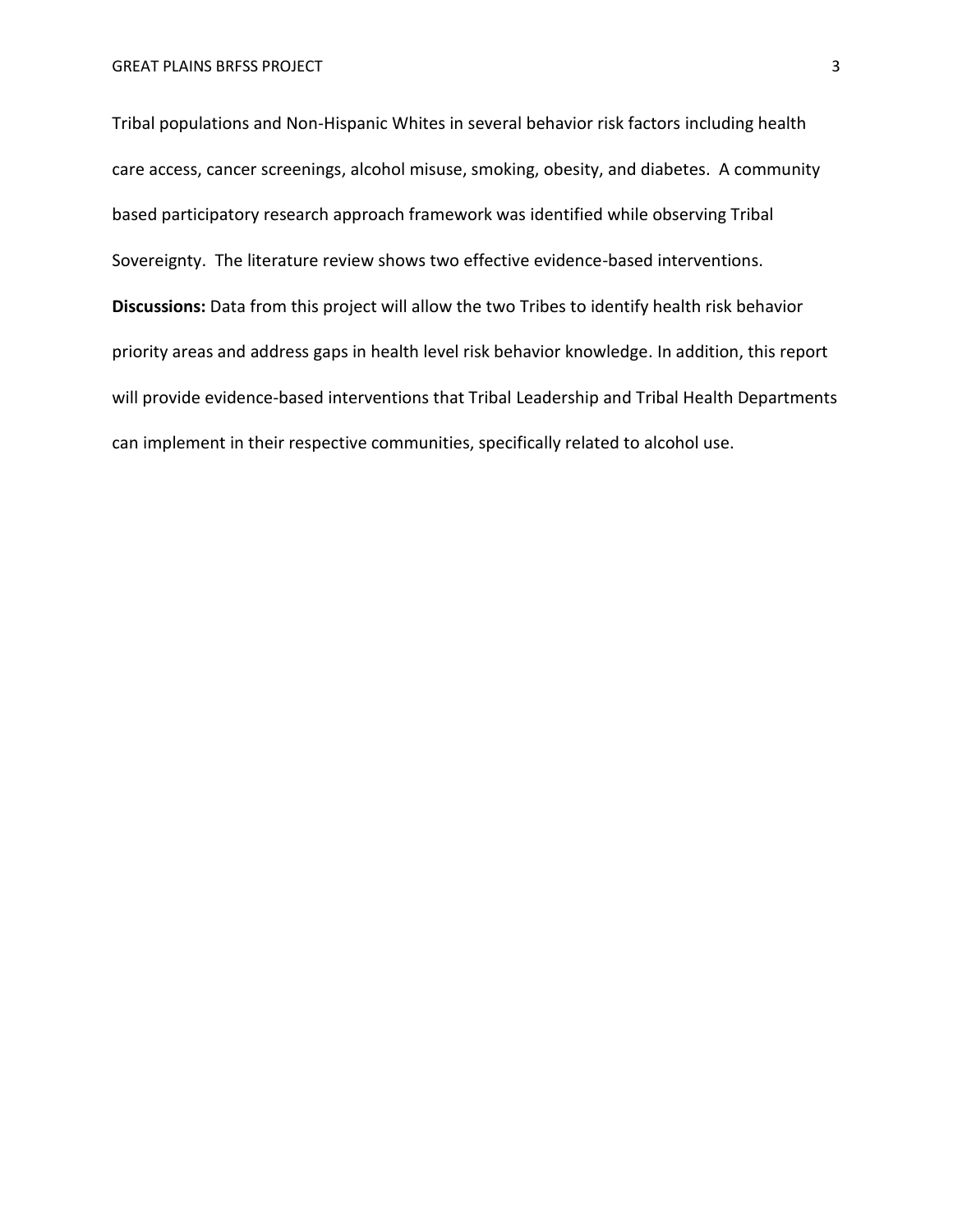#### **Introduction**

# **The Placement Site**

The placement site for this project was the Great Plains Tribal Chairmen's Health Board (GPTCHB), which was established in 1986 by the previous Chief Executive Officer, Ms. Carole Anne Heart. Ms. Hart's vision was that GPTCHB would become the central site in which partnerships with and between Tribes, Tribal organizations and organizations that serve Tribes could come together to work on the health disparities of the Tribes in the four-state region of South Dakota, North Dakota, Nebraska and Iowa. Ms. Hart has since walked on to the spirit world, but her vision is still alive today. GPTCHB works to reduce public health disparities and improve the health and wellness of the American Indian people who are members of the 18 Great Plains tribal nations and communities. GPTCHB is in Rapid City, SD and has 50+ staff members among five departments as well as staff in several of the tribal communities.

Currently, GPTCHB serves as a liaison between the Great Plains Tribes and the various Health and Human Services divisions including the Great Plains Area Indian Health Service (GPIHS). The Indian Health Service (IHS) is an agency within the Department of Health and Human Services and is responsible for providing a health service delivery system for approximately 2.2 million American Indians and Alaska Natives who belong to the 573 federally recognized tribes in the United States (IHS, 2017). The GPIHS provides health services to approximately 130,000 Indian people who reside within nineteen service units. The department that houses the Tribal BRFSS project is the Great Plains Tribal Epidemiology Center (GPTEC). GPTEC was founded in 2003 as a core component of GPTCHB and is funded by the Indian Health Service's Division of Epidemiology of Disease Prevention. GPTEC is charged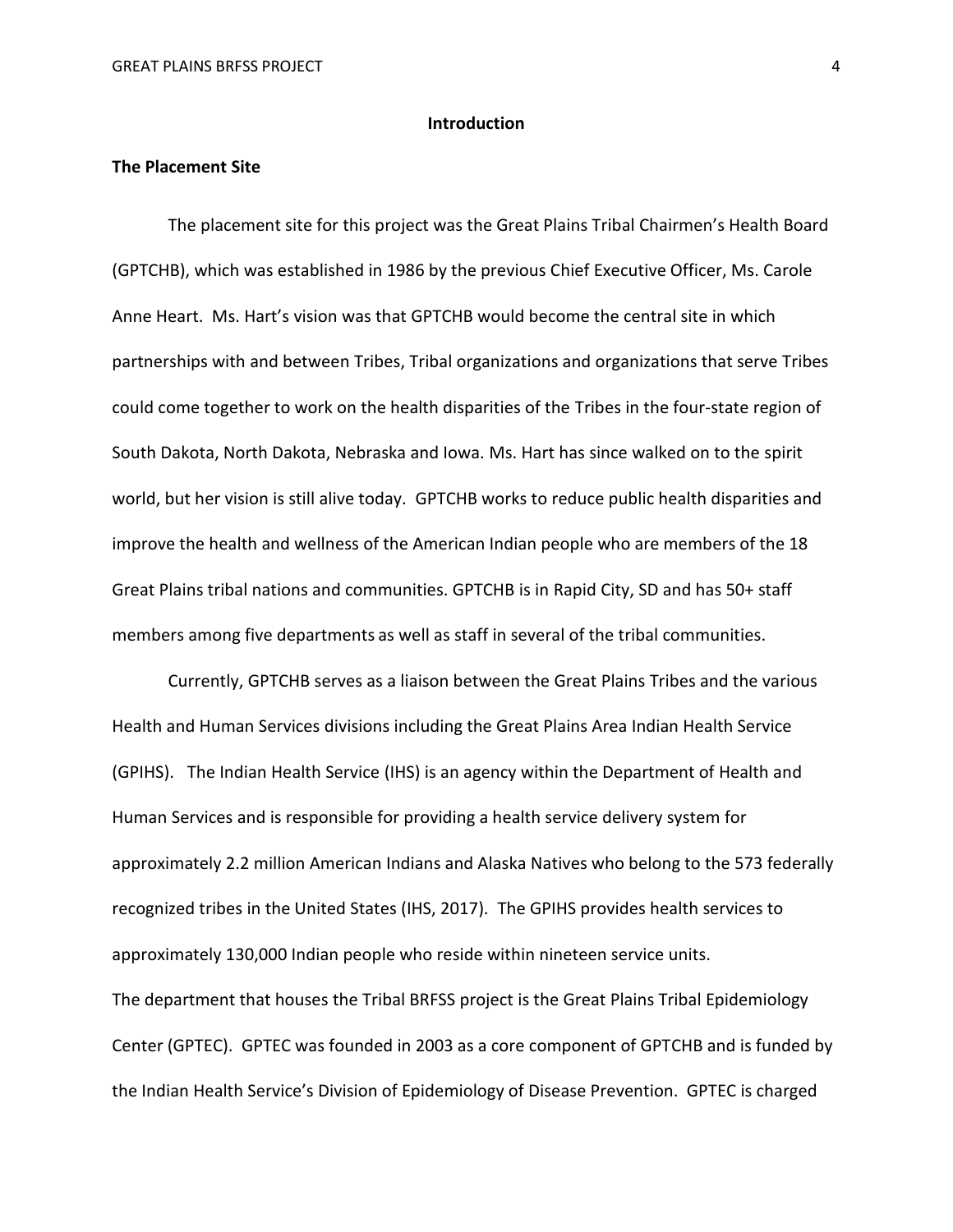with providing Great Plains Area Tribes with data collection, evaluation, identifying health priorities, making recommendations on health service needs, providing disease surveillance and providing epidemiologic technical assistance. GPTEC's core activities are generating and supporting the use of tribal public health data, supporting surveillance activities for monitoring the health status of American Indians/Alaska Natives in the Great Plains and responding to outbreaks and emergent tribal health priorities. The GPIHS holds annual meetings to ensure Tribes have input into the IHS budget formulation process to develop an area wide budget with recommendations.

The GPIHS Area FY 2019 budget formulation consolation report shows Alcohol and Substance Abuse as the second highest priority with Hospital and Health Clinic being first (IHS, 2018). The tribe's contract with outside agencies for nearly all alcohol and substance abuse programs in the Great Plains area. There is need for funding for tribes to develop their own alcohol programs and substance abuse treatment facilities. Therefore, alcohol misuse was selected as focus area for this paper.

## **The Indian Health Service**

Federally recognized Tribes occupy a unique legal and political status within the United States. The federal trust responsibility and Tribal sovereignty make up the most important foundations for this status. The result of numerous treaties, Supreme Court cases, legislative acts, and executive orders (Warne & Frizzell, 2014), the federal trust responsibility is a legal obligation under which the U.S. "has charged itself with moral obligations of the highest responsibility and trust" (Bureau of Indian Affairs, n.d.) toward Indian Tribes. It comprises the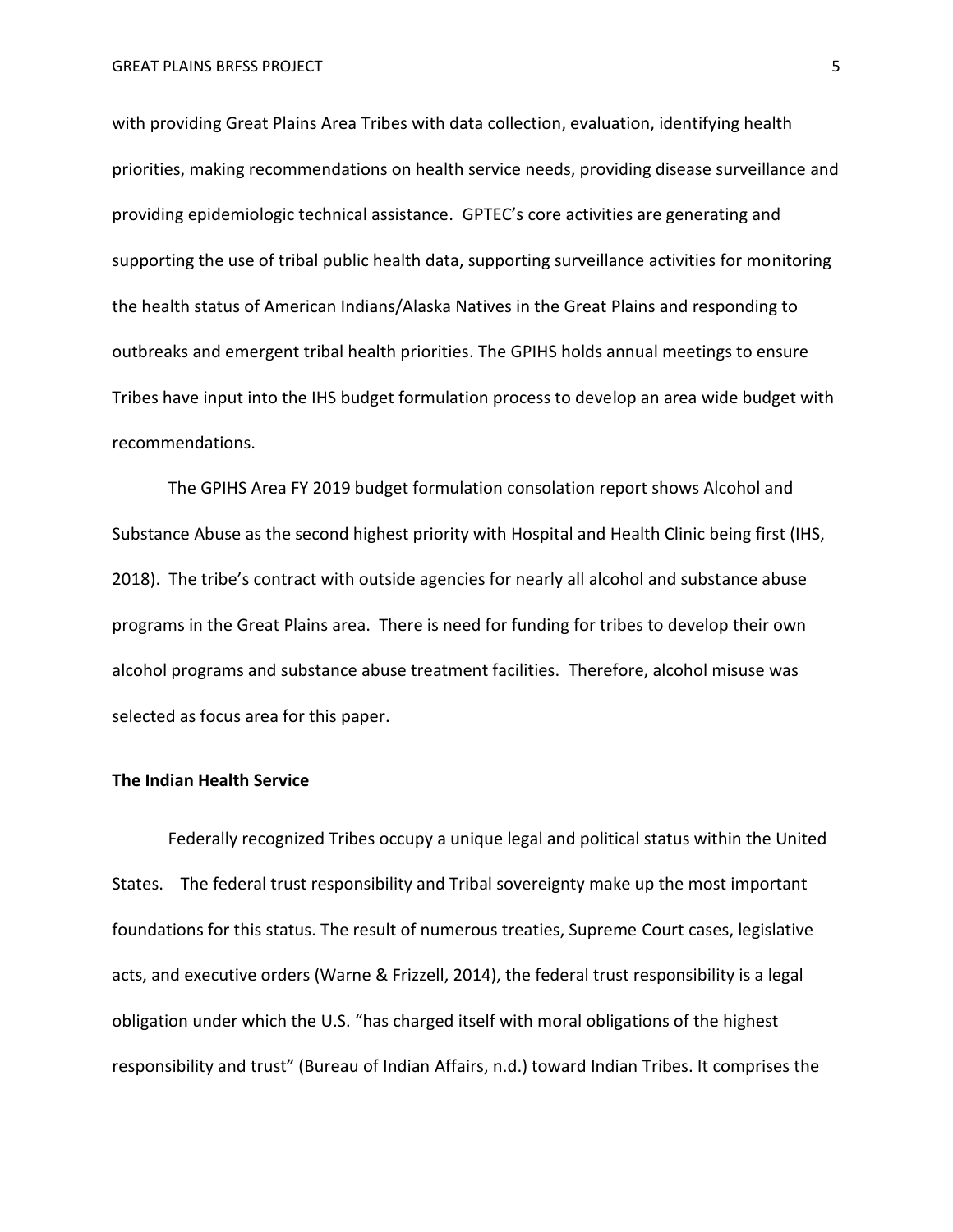responsibility of the federal government to provide health care and other benefits to enrolled members of federally recognized Tribes across Indian Country. Various federal agencies have been set up to fulfill this duty, including the Indian Health Service (IHS), which was created in 1955 Legislation.

# **Lack of Tribal Specific Data and Health Disparities in American Indians and Alaska Natives**

According to IHS, American Indian people have long experienced a lower health status when compared with other Americans. The IHS attributes lower life expectancy and the disproportionate disease burden due to multiple factors: inadequate education, disproportionate poverty, discrimination in the delivery of health services, and cultural differences; and underscores that "these are broad quality of life issues rooted in economic adversity and poor social conditions (IHS, 2017)." Across the US, values for measures of length and quality of life for Native American, Black, and Hispanic residents are regularly worse than for Whites and Asians. For example, even in the healthiest counties in the US, Black and American Indian premature death rates are about 1.4 times higher than White rates.

The American Indian and Alaska Native (AI/AN) Population 2010 Census brief reflects Behavioral Risk Factor Survey Surveillance (BRFSS) health data disparities in health behaviors between AI/ANs and other groups (Office of Minority Health, 2012). However, due to the limited percentage of AI/ANs in the general population, there is only limited health behavior data for AI/AN, especially at individual Tribal levels. The goal of this project was to address the lack of Tribal specific data among AI/AN in the Great Plains region.The limited Tribal specific behavior health data for AI/AN in the Great Plains, do not exist in a form that is user-friendly to non-research personnel. To address the gap, this project used existing BRFSS data from two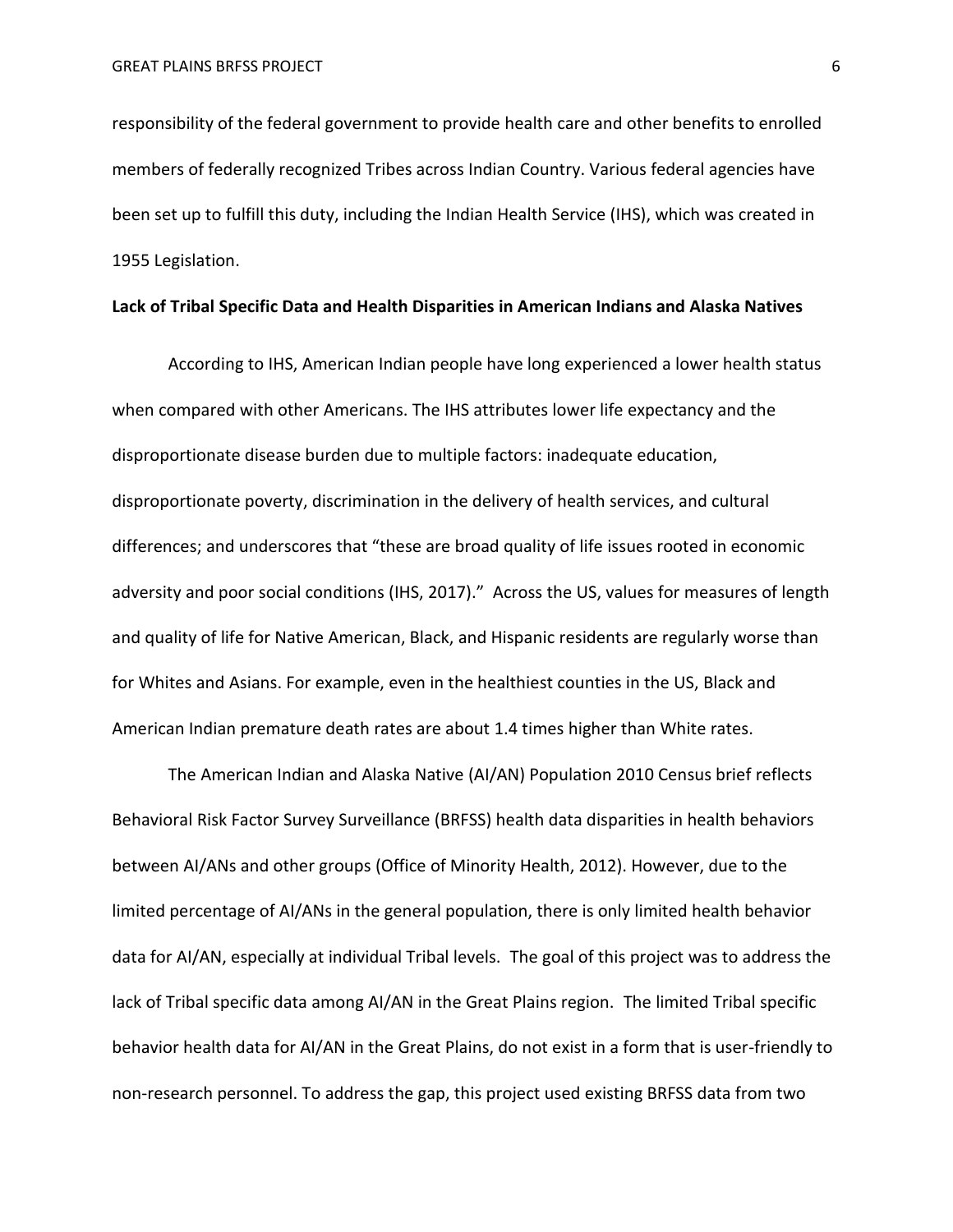tribes in the Great Plains to develop tribal reports that are written in plain language and can be used as a foundation for tribal decision-making regarding the implementation of evidencebased health promotion/chronic disease prevention practices and health policies. The Tribal specific BRFSS report can assist Tribes, Indian Health Services, and GPTCHB/GPTEC to develop and guide their public health programs and policies and in identifying community health status priorities.

According to Dr. Corey Smith, PhD, CPDIMS, Director of Science and Applied Informatics, Great Plains Tribal Chairmen's Health Board; "As a national survey, the BRFSS was designed to collect surveillance data on self-reported preventive health practices and risk behaviors. The chief benefit, and reason for, the implementation of a tribe-specific BRFSS here in the Great Plains is that it addresses the limitations of statewide estimates of disease risk among American Indians. Statewide estimates either may or may not be representative of, or capture the variation across, Tribal communities. Also, the methods we used for survey recruitment, data collection, and reporting at the local level were designed to yield a more accurate interpretation and assessment of the health risks of a community. There exists another advantage to collecting data for a tribe-specific BRFSS: The data can be used to estimate the level of disparity and need for preventive health services, such as health education and programming, within a Tribal community. ", (C. Smith, personal communication, April 18, 2018).

A previous report "The Surveillance for Health Behaviors of American Indians and Alaska Natives, Findings from the Behavioral Risk Factor Surveillance System, 1997-2000" summarized findings for health-statutes indicators, health-risk behaviors, and HIV testing among AI/ANs in five regions of the United States, to include 36 states that are covered by the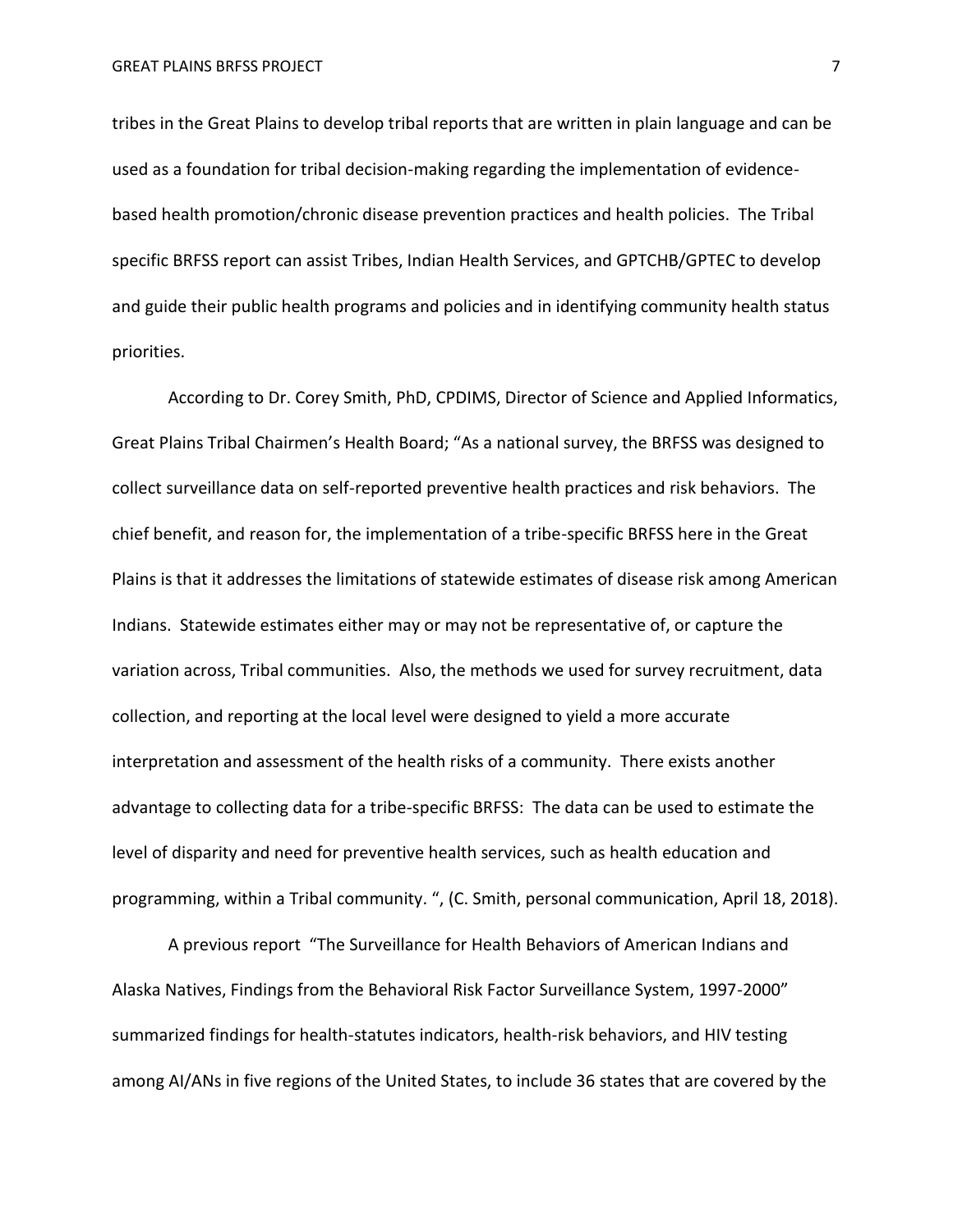IHS administrative areas with a total of 437,991 respondents (Denny et al., 2003). Using the BRFSS core questions including obesity, smoking, diabetes awareness, Papanicolaou (PAP) test, general health status, and perceived risk of HIV infection, found that health behaviors varied regionally for AI/AN and by sex. Cigarette smoking was highest in Great Plains AI/AN (44.1%), compared to Southwest AI/AN at 21.2%. Great Plains AI/ANs also reported the highest percent (11.7%) of ever having been told by a health professional that they had diabetes (Denny et al., 2003). Another report "Assessing Health Status, Behavioral Risks and Health Disparities in American Indians Living on the Northern Plains of the U.S." showed AI/ANs have a significantly greater prevalence of diabetes, coronary heart disease, smoking, obesity, and heavy alcohol use than in other regions (Holm et al., 2010).

AI/AN populations suffer from some of the worst health disparities in the United States (Espey et al., 2014). The AI/AN population has a 50% higher mortality rate compared to the Non-Hispanic White (NHW) population (Bauer & Plescia, 2014). They also have higher rates of other health disparities including, but not limited to: infant mortality, self-harm/suicide (Herne, Bartholomew & Weahkee, 2014; Murphy et al., 2014), diabetes (Cho et al, 2014), and heart disease (Veazie et al., 2014). These avoidable health disparities are exacerbated further in AI/AN communities by rural isolation, higher rates of poverty, food insecurity, and general lack of access to appropriate health care (Batliner, 2016). Adding to the issue of poor health outcomes, AI/ANs are also less likely to participate in and have access to preventive services such as cervical pap smears, mammograms, and cholesterol screenings (Holm et al., 2010). In addition, AI/ANs have a much higher prevalence of many health-risk behaviors than found in the general public, to include mental health and suicide, obesity, liver disease and hepatitis.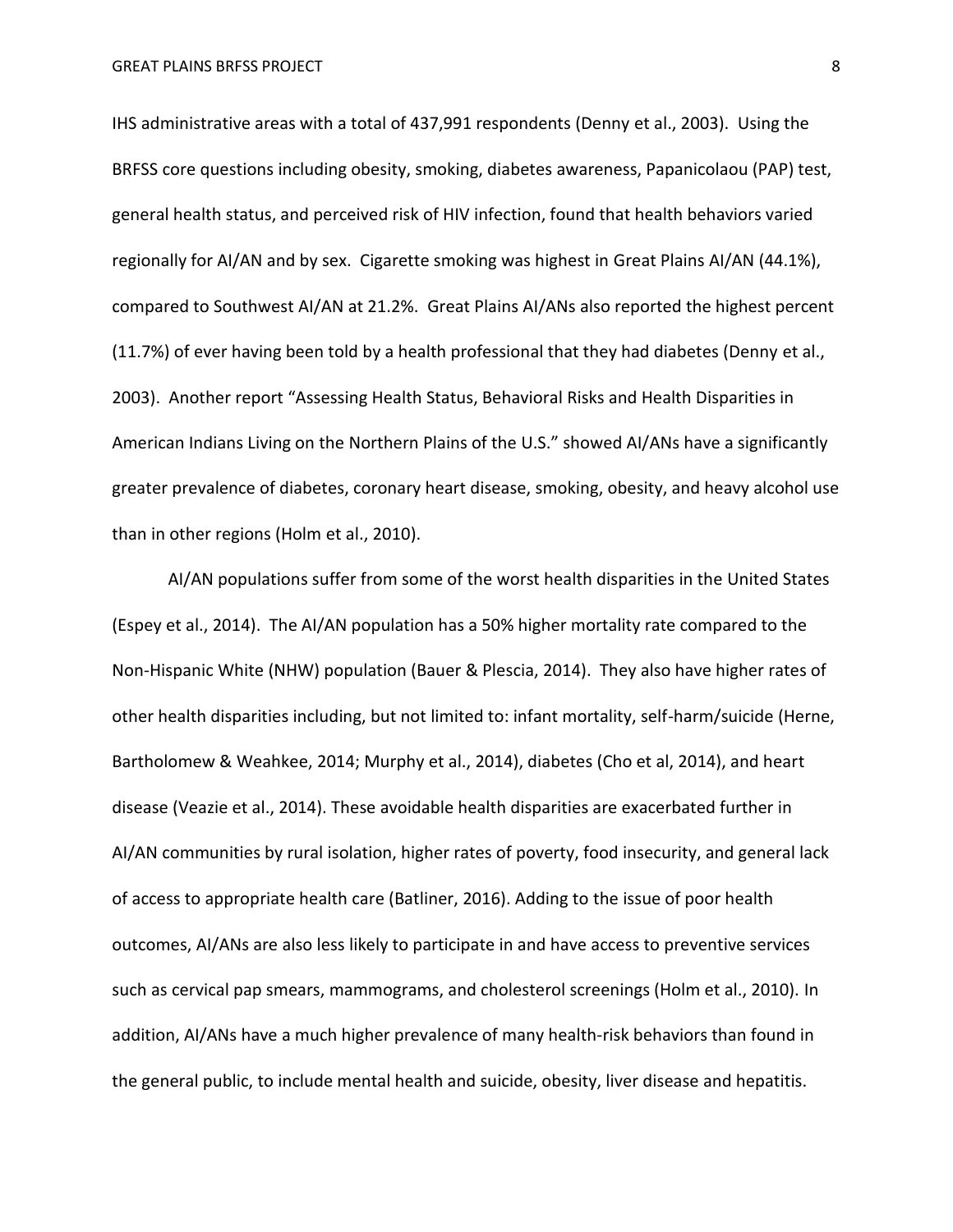Some leading causes of death among AI/ANs are heart disease, cancer and diabetes. In 2012, tuberculosis rate for AI/ANs was 6.3, compared to 0.8 for the White population (Office of Minority Health, 2012). Continued surveillances can provide improvement of health care access, preventive screenings and health promotion that can lead to better health outcomes for AI/ANs.

Finally, the "Cancer-Related Disparities and Opportunities for Intervention in Northern Plains American Indian Communities" demonstrates there were no statistically significant improvements for Great Plains AI/ANs for behaviors associated with cancer risk or cancer screening use between AI/AN and NHW during 2003-2006. There was evidence of increased obesity rates and the prevalence of binge drinking, obesity, and smoking was higher in Great Plains AI/ANs than in Non-Hispanic Whites (NHWs), (Watanabe-Galloway, et al., 2011).

Across the US, values for measures of length and quality of life for Native American, Black, and Hispanic residents are regularly worse than for Whites and Asians. For example, even in the healthiest counties in the US, Black and American Indian premature death rates are about 1.4 times higher than White rates. It is important to note the disparities AI/ANs face from receiving quality health care. These issues can be attributed to, but not inclusive of geographic isolation, cultural barriers and low income. The BRFSS can assist tribes, IHS, and other tribal organizations to develop and guide their public health programs and policies (Denny et al., 2003).

#### **Historical Trauma as a Source of Health Disparities in AI/AN**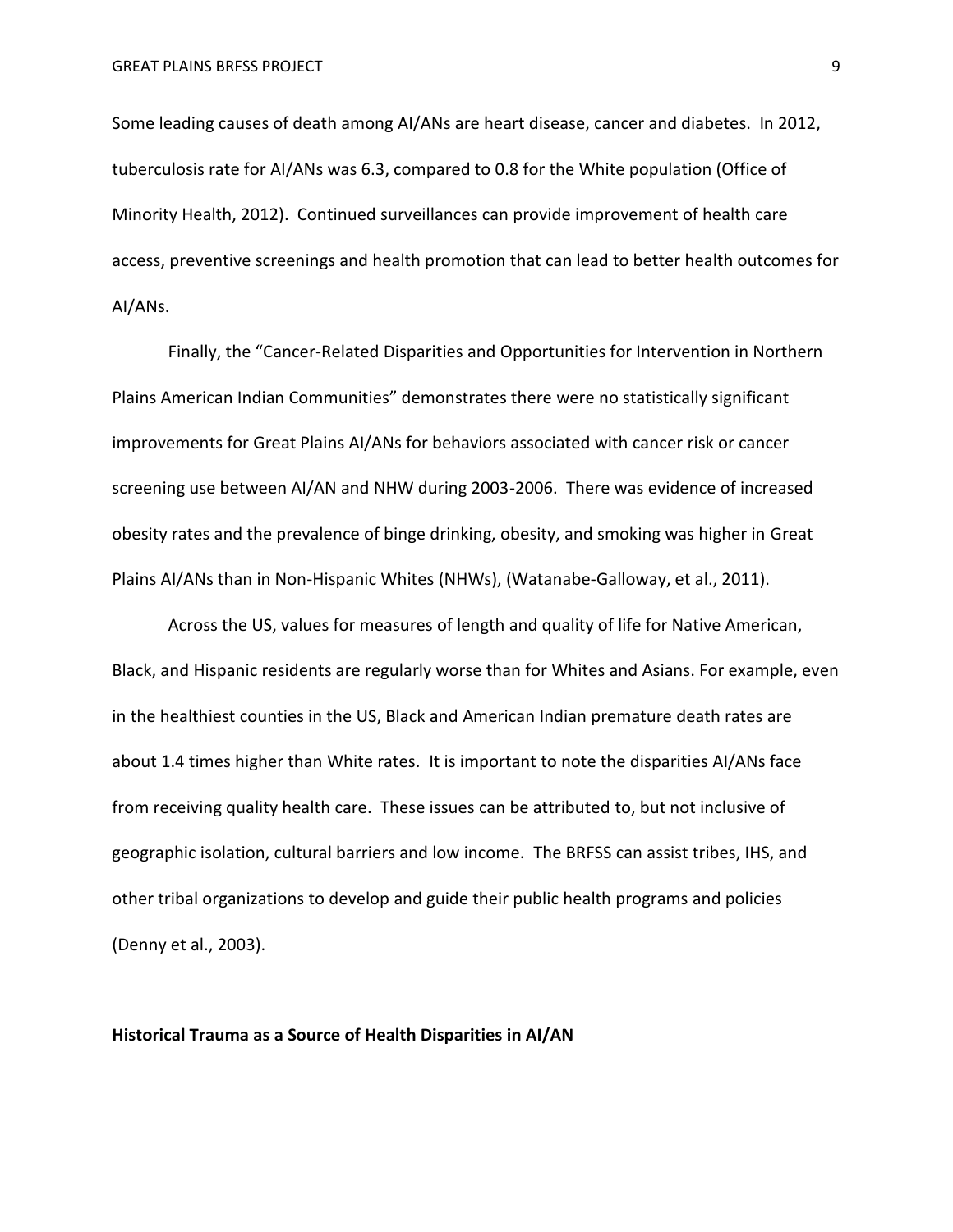Historical trauma is considered an influential social determinant of health in Indian Country. Conceptualized as a "collective complex trauma inflicted on a group of people who have a specific group identity or affiliation" (Warne et al., 2015), historical trauma represents the legacy of repeated social injustices Tribal communities have suffered over multiple generations. The historical trauma theory is described as massive cumulative trauma across generations from historical losses such as land, population, and culture. Because of the loss of people, land, and culture, a systematic transmission of trauma to subsequent generations occurred that has resulted in historical loss symptoms for many Native American individuals (Brave Heart et al., 2011; Whitbeck et al., 2004).

Specifically, the traumatic events suffered during previous generations creates a pathway that results in the current generation being at an increased risk of experiencing mental and physical distress that leaves them unable to gain strength from their indigenous culture or utilize their natural familial and tribal support system (Big Foot & Braden, 2007). The theory implicates that AI/ANs are at great risk of developing physical and emotional concerns related to these traumas. This can equate to lack of access to healthcare and healthcare services, thus there is a need to highlight the behavioral health risk characteristics of American Indian adults in North Dakota and South Dakota to support efforts to develop and implement programs and services to improve the health of the respective population.

#### **Alcohol Misuse Related Health Disparities in AI/AN**

American Indians do have a higher prevalence of alcohol use disorders than other races, with 11.7% of all American Indian adult deaths being alcohol related (HHS, 2013). This can be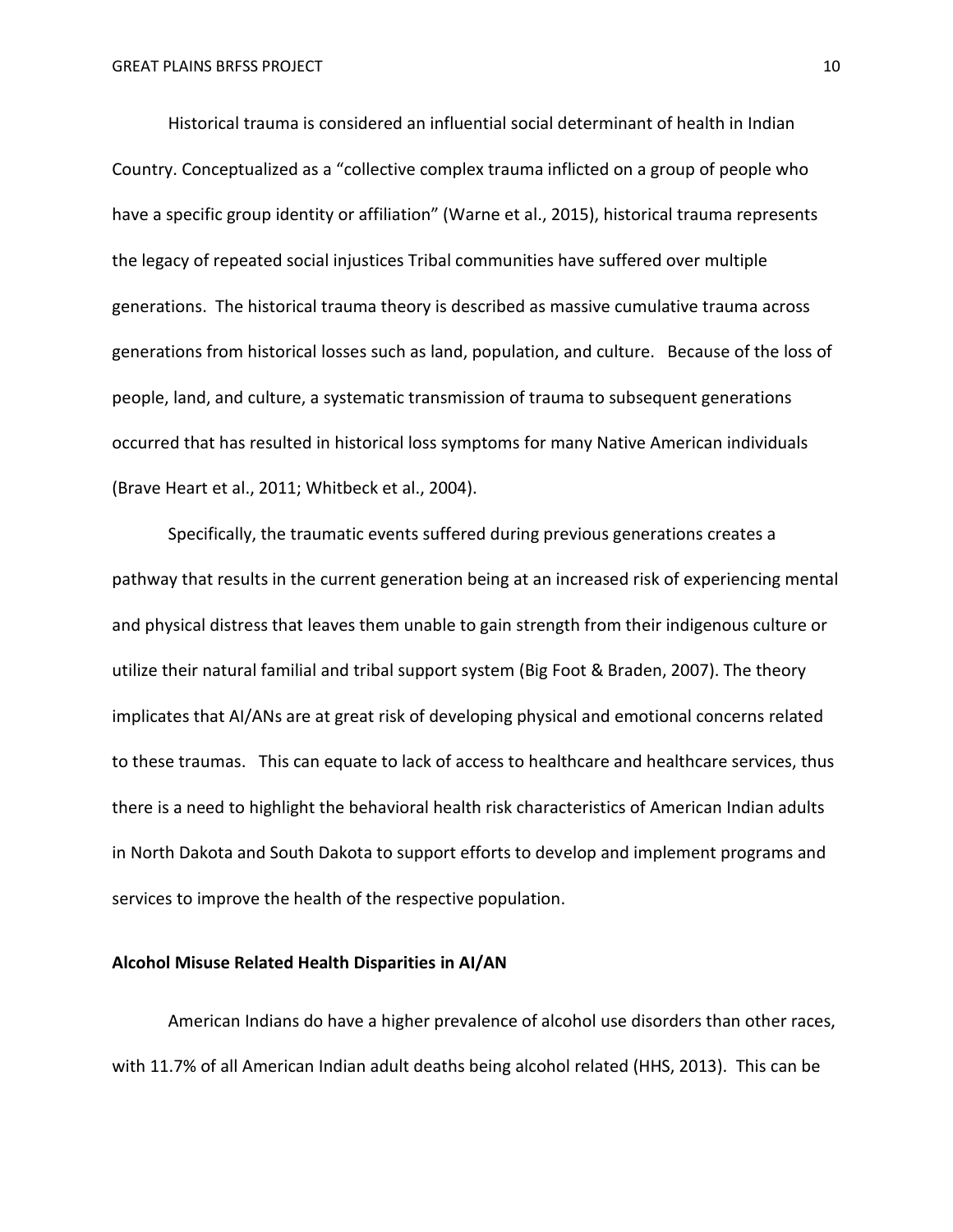tracked to historical trauma and other sociocultural factors (HHS, 2013). American Indian adults also have some of the highest alcohol abstinence rates compared to the overall US population (HHS, 2013). Despite this, many American Indian people are more likely to concurrently use alcohol and illicit drugs and are less likely to participate and remain in outpatient treatment for alcohol and other drug use compared to the general US population. There is limited knowledge about effective interventions targeting co-occurring alcohol and other drug use among all adults, and particularity among American Indian adults, despite the association between lack of accessible treatment and related health inequities (Gone et al, 2012).

There are numerous stereotypes regarding American Indians and alcohol use and abuse and that drinking patterns and problems are uniquely Indian. However, epidemiological statistics show higher rates of alcohol abuse are related to many of the same factors that influence drinking among other groups that include age, geography, and social norms. Combinations of these influences may show American Indians at a higher rate of abuse, when in fact they are not (May, J., 1975).

According to Substance Abuse and Mental Health Services Administration (SAMHSA), South Dakota, North Dakota, Nebraska, and Iowa had the highest rates of underage (aged 12 to 20) binge alcohol use (29.5%) and binge alcohol use among persons 18 to 25 years (58%) (SAMHSA, 2017). These states had the highest percentage of persons with dependence on or abuse of alcohol and needing treatment services. The age-adjusted alcohol-related death rate for the IHS service area population in 2005-2007 was 44.7 per 100,000 population. The AI/AN alcohol-related death rate is 6.5 times the U.S. all races rate of 6.9 for 2006. The Great Plains regional rate of 77.0 is 11.2 times higher than the U.S. all races rate and 4.5 times the lowest of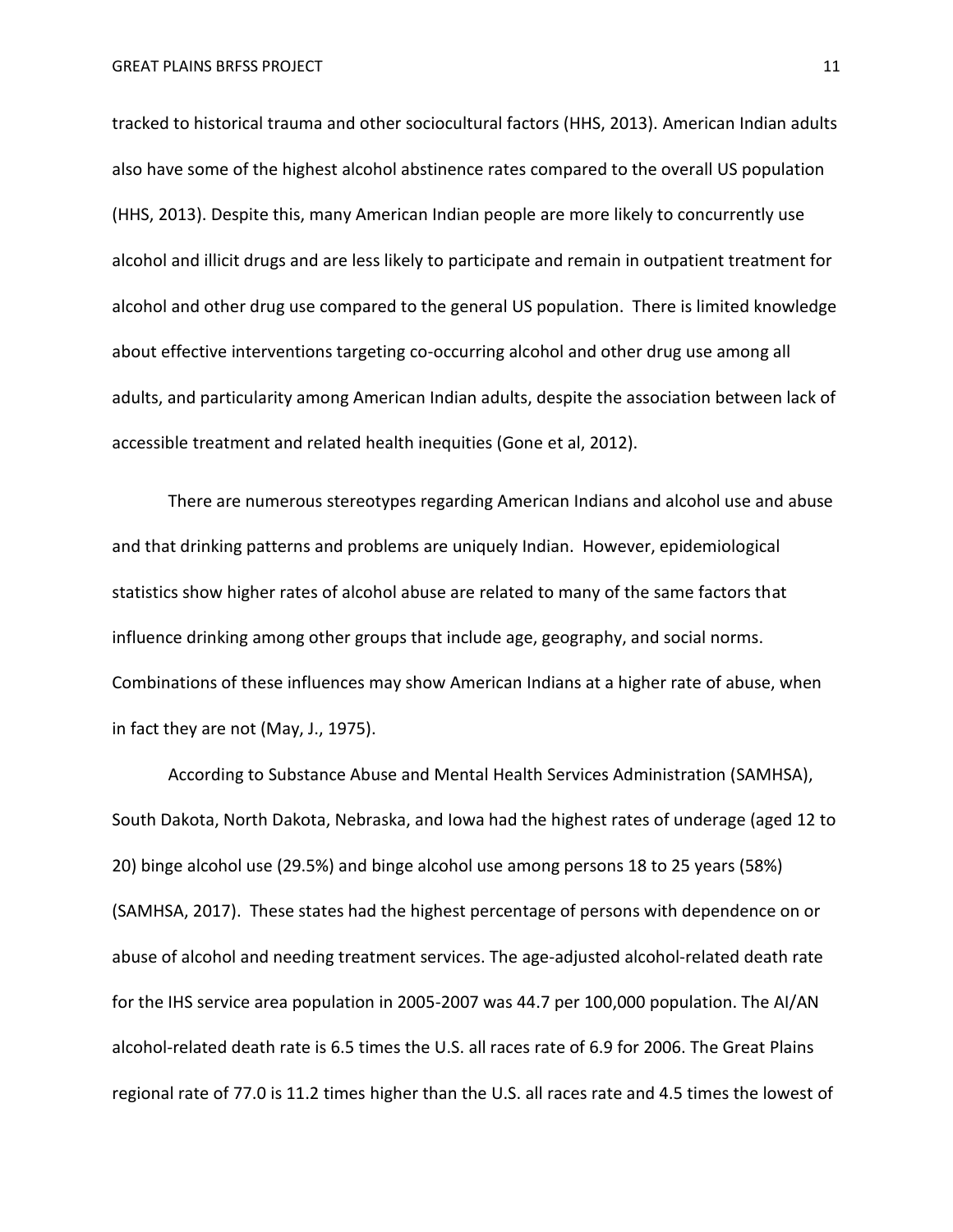the Nation IHS regional rate. The IHS Nashville region has the lowest alcohol-related death rate of 17.0 (IHS, 2012). South Dakota and North Dakota have the third and fourth largest percentage of AI/AN treatment admissions with 39% of admissions being for alcohol alone (SAMHSA, 2017).

# **The Waponahki Tribal Health Assessment and Dissemination**

Starting in 2009, the University of Nebraska Medical Center (UNMC), the Waponahki Tribes of Maine and their respective Tribal Health Departments worked together using a community-based participatory research approach to conduct a modified BRFSS called the Waponahki Tribal Health Assessment (P. Johansson et al. 2017). The assessment was tribally driven with a support from Tribal leadership to include tribal data ownership. This provided incentive for the Tribal citizens to participate. Tribal leadership was instrumental in support and endorsement that in turned increased participation.

The results from the assessments were compiled into community profiles that were disseminated in Tribal communities and with Tribal leadership. Tribal leaders from all four tribes identified priorities that they tasked Tribal health departments with addressing. To address these priorities a Tribal public health district was formed, and the district developed a health improvement plan that includes prevention, education, and health promotion. The Great Plains BRFFS contains many similarities to the Waponahki project in that there were meetings held with Tribes and Tribal Health Departments and the data is owned by the respective Tribes, which provided incentive for the Tribal citizens to participate.

# **Behavioral Risk Factor Surveillance System**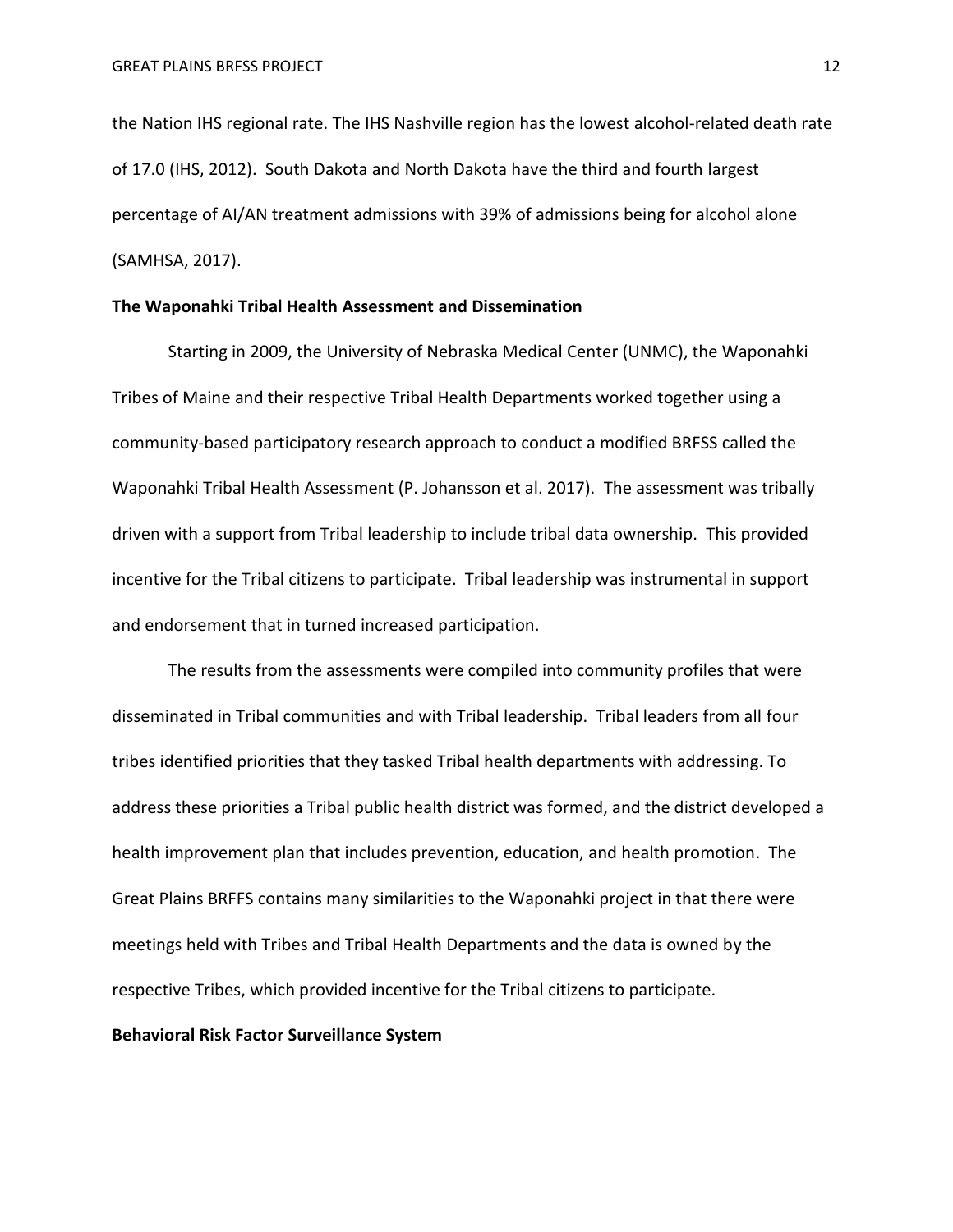Every year the Center for Disease Control and Prevention (CDC) works with States to conduct a Behavioral Risk Factor Surveillance System (BRFSS) survey. The BRFSS collects state health related risk behaviors, chronic health conditions, and use of preventive services. Interviews are conducted by contacting more than 400,000 adults, this allows public health organizations the opportunity to target and build health promotion activities (CDC - BRFSS, 2018).

There are three components to the BRFSS survey: The core questions that consist of fixed core questions, the rotating core questions and the emerging core questions. The fixed core questions consist of demographic characteristics and current health behaviors and are a fixed set of questions. There are also the rotating core questions consisting of two sets of questions that are asked in alternating years. The questions not asked in the alternating year can be used as optional modules. The emerging core is a set of up to five questions that are added to the fixed and rotating core questions. Emerging core questions typically focus on "late breaking" issues. These questions are part of the core for one year and are evaluated during, or soon after the year concludes to determine their potential value in future surveys.

All state health departments must administer the core questions (CDC - BRFSS, 2018). These state-specific data are compiled and analyzed on an annual basis and are used for program planning and evaluation. Data on topics such as asthma, cancer, diabetes, heart disease, tobacco use, nutrition and physical activity, and access to health care provide an overview of the health status and emerging trends for each state. Trends in health outcomes and health factors can be monitored to evaluate past progress and set goals for the future goals. Measuring trends in population health outcomes enables communities to evaluate the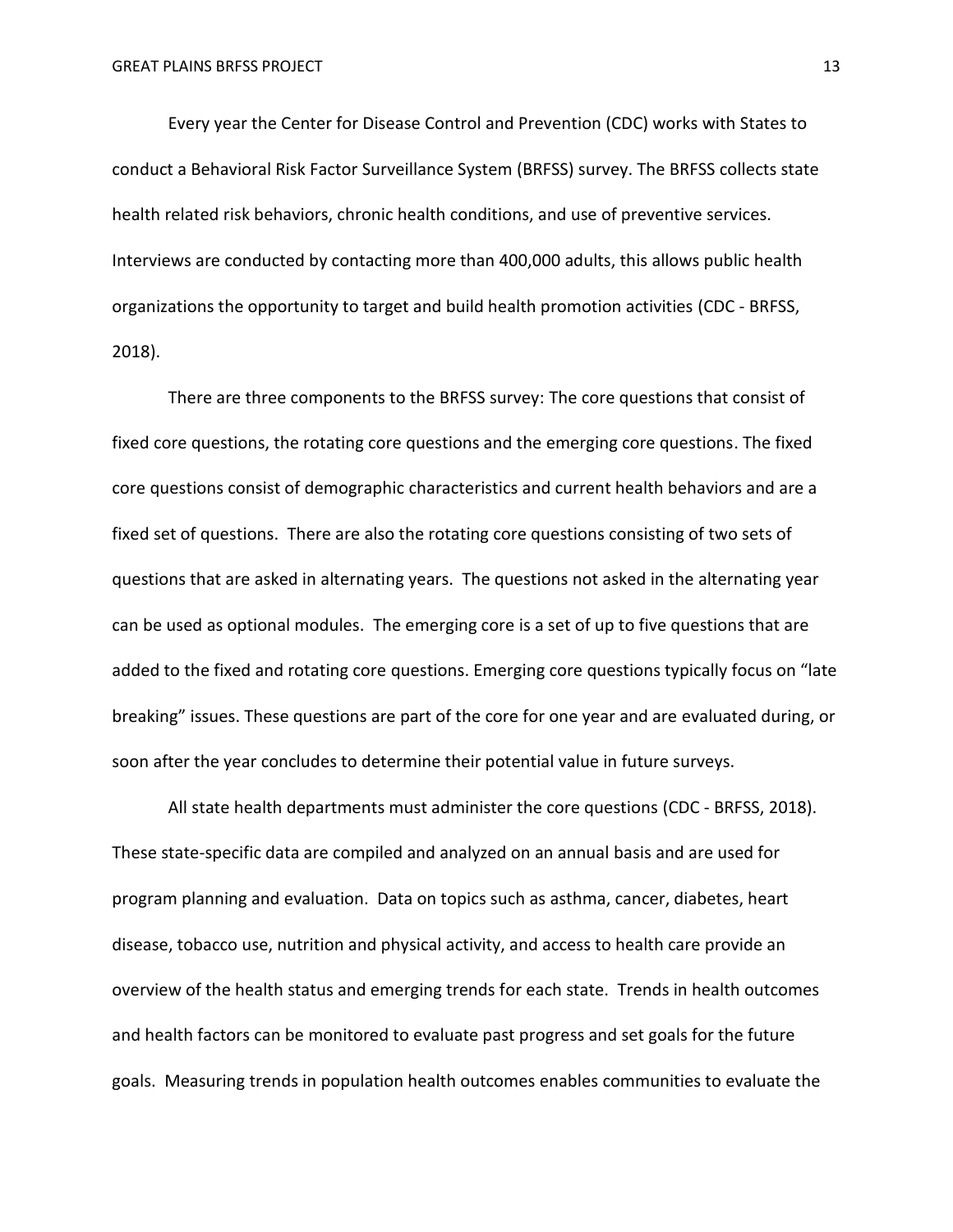differential impact of changes in health determinants and offers communities the ability to see improvement (Remington et al., 2013). Targeting and building health promotion activities can allow Tribes to monitor trends and measure progress towards their key performance measures, create general public awareness and to provide resources to address any health disparities.

# **The Great Plains Tribal BRFSS Project**

The Great Plains Tribal BRFSS project was administered to two tribes; one Tribe in North Dakota (North Dakota Tribe) and one Tribe in South Dakota (South Dakota Tribe) in 2013. The initial planning phase included many meetings with administrators, clinic and health education staff. The survey protocol and materials were developed during this phase. Next, interviewers completed the human subjects credentialing and survey software trainings. The final phase included participant recruitment and interviews. Interviews were administered and collected by trained local interviewers. Data were collected, and preliminary data shell tables were developed. The administered Tribal questionnaires consisted of the core and optional module questions that covered a range of topics. It is important to note that multiple meetings were held with Tribal Leadership, Tribal Health Departments, GPTCHB, State Health Departments to discuss priority areas of interest. Ultimately, the deciding authority rests with Tribal Leadership. The questionnaire included 28 topic areas (Appendix Figure 1).

# **Objectives**

The purpose of the project is to address gaps in knowledge about risks for two Tribal communities, prepare an analysis of the Tribal BRFSS questions, and provide interpretation of and recommendations on alcohol abuse and binge drinking data. The recommendations will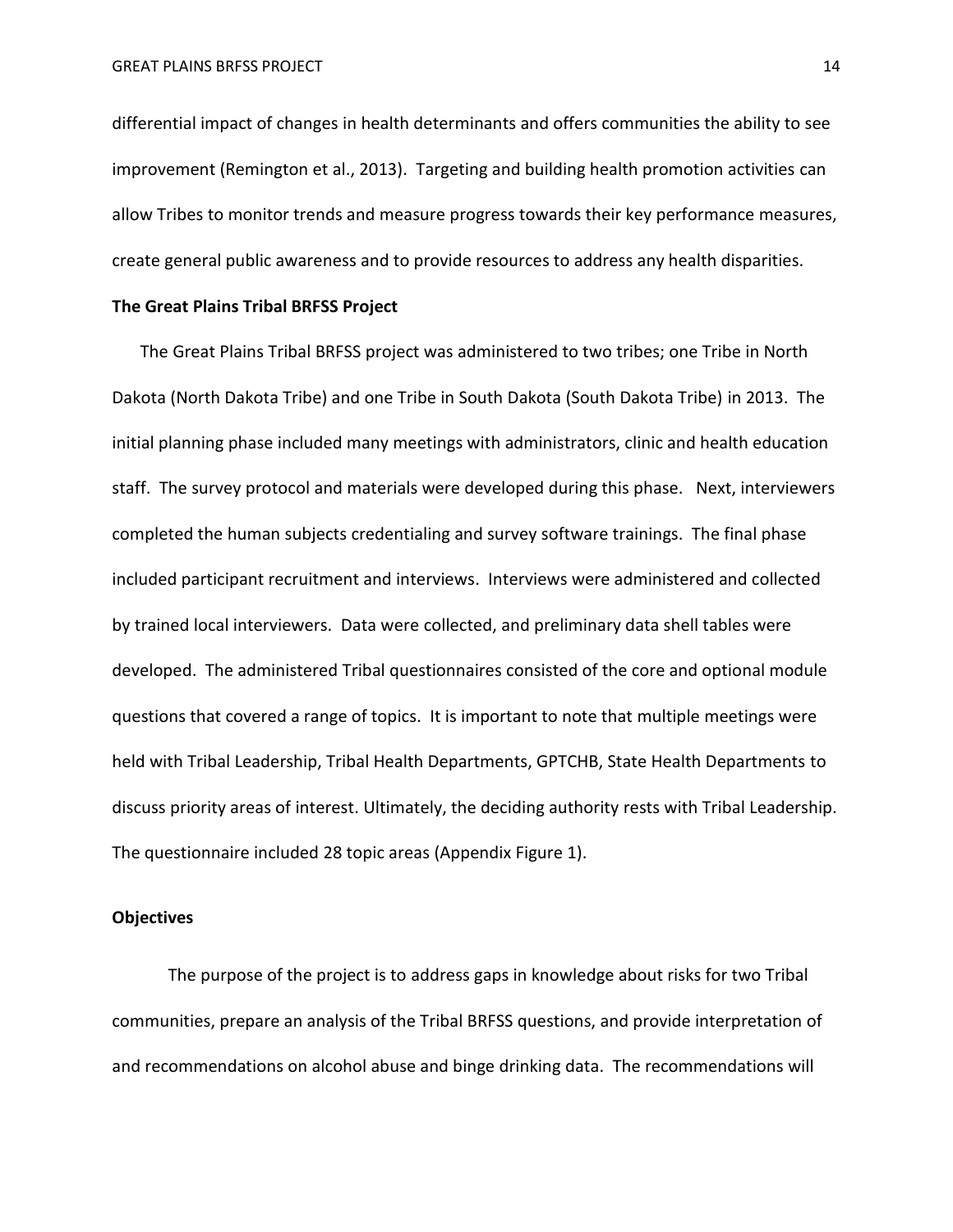assist the respective tribes and GPTEC with the development and implementation of focused health interventions that most fit the needs of the tribe and its population's needs. The objectives of this study are to:

- 1. Conduct an analysis of the prevalence of different behavioral risk factor indicators in two Great Plains Tribal communities and their respective State Non-Hispanic White population, using Great Plains Tribal BRFSS data. Focusing on risk factors related to alcohol use, an Indian Health Service (funding) priority in the Great Plains region.
- 2. Identify a framework and describe the steps for disseminating results to the two Tribal communities, including tribal specific reports with the BRFSS data.
- 3. Conduct a literature review to identify evidence-based interventions to address alcoholrelated risk factors in AI/ANs residing in the Great Plains region.

#### **Methods**

Incorporating principles of community-based participatory research (CBPR), can be found to be an effective approach in working with Native communities to reduce health disparities, by researchers and community partners working together, while recognizing tribal sovereignty (Verney, 2016). A CBPR approach was used in collecting and disseminating data in a manner recognizing Tribal sovereignty, in the Waponahki Tribal Health Assessment (P. Johansson et al. 2017).

# **Objective 1**

The Great Plains BRFSS was a cross-sectional in-person survey where data collection was done by trained interviewers using computer-assisted interviewing (CAPI). CAPI refers to survey data collection by an in-person interviewer (i.e. face-to-face interviewing) who uses a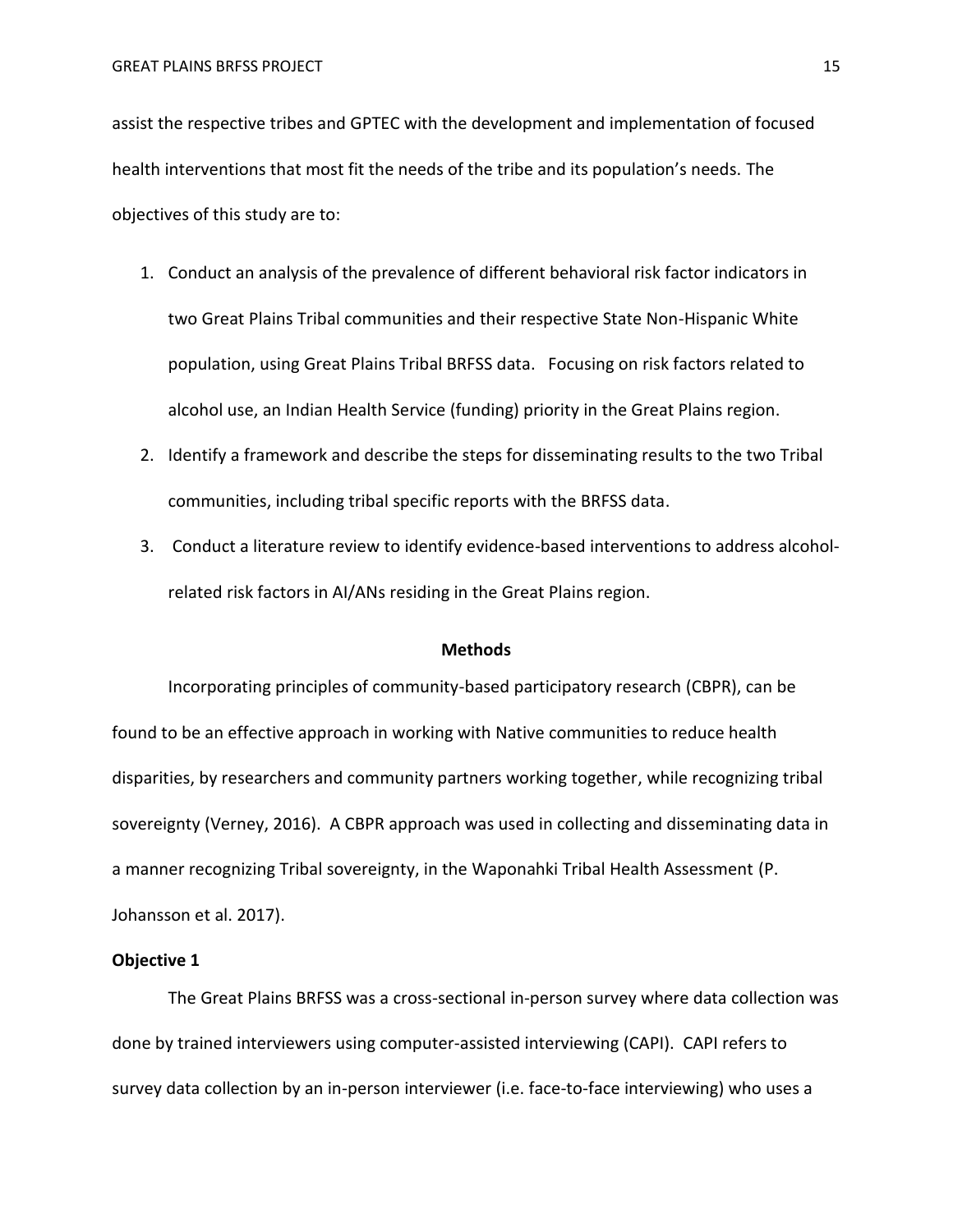computer to administer the questionnaire to the respondent and captures the answers onto the computer. CAPI is considered a more comprehensive collection method compared to paper collection methods as interviewers are able to enter day directly into a computer. Rather than having to decipher routing instructions during an interview, the computer program takes interviewers automatically to the next appropriate question. This can decrease skip pattern errors and other tracking errors (Sainsbury, Ditch, & Hutton, 1993).

One of the objectives of the project is to collect data in a way that will give a good estimate of the prevalence of health behaviors and health conditions. To get a good estimate, it is necessary to have a large enough sample size to represent the adult population of the participating tribe. In the case of small tribes (e.g., 250 members or less), it was recommended that all adult members to be interviewed, this type of survey is called a census survey. The eligibility criteria were: 1) Adult (18 years and older) and 2) a member of the participating tribes.

Convenience sampling (also known as availability sampling) is a specific type of nonprobability sampling method that relies on data collection from population members who are conveniently available to participate in study. For these two respective populations, it means that every adult in the tribe has a chance of being chosen to participate in the survey. "Adult" can mean aged 18 years or older, or aged 19 years or older, depending on the tribe. For tribes, a sampling frame can be found in tribal enrollment list or a similar list. Informed consent was obtained from all participants for both tribes. The informed consent form communicates about the purpose, benefits, procedures, confidentiality, risk and benefits and rights of the participants. The informed consent form was signed by every participant before they began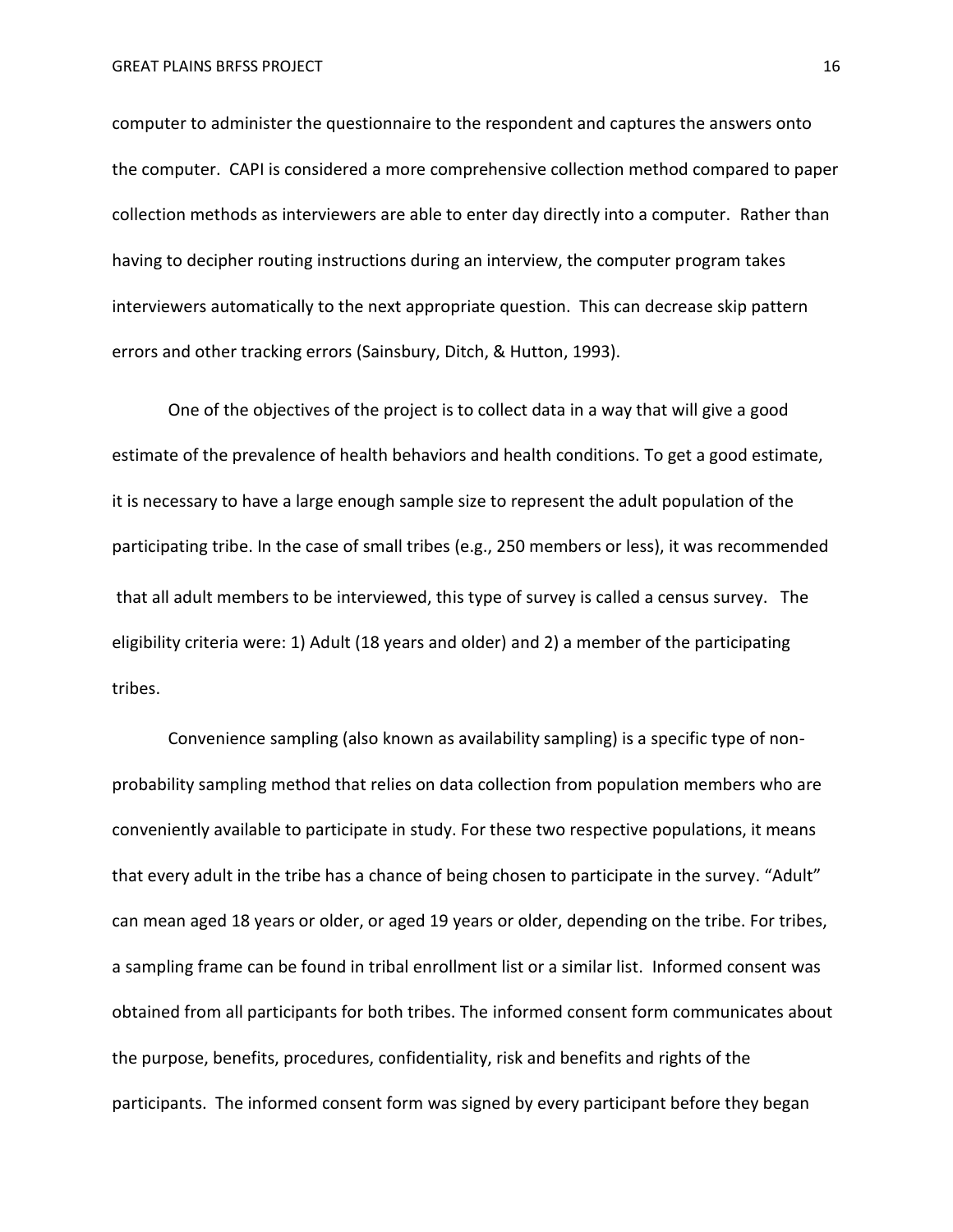the questionnaire. The final sample sizes were 255 for the North Dakota Tribe and 112 for the South Dakota Tribe.

The data cleaning and initial analysis was previously completed by the University of Nebraska Medical Center, College of Public Health, Epidemiology Center. The student was charged with re-analyzing the data, developing charts, and providing recommendations. Utilizing excel, the student took the previous tables that were developed and created bar charts to include number of participants, percentage of participants, national recommendation and comparison of the data from the respective Tribe to the State data.

#### **Objective 2**

Identified a framework of utilizing a community-based participatory research model for dissemination that recognizes Tribal sovereignty. The steps for disseminating results to the two Tribal communities, including tribal specific reports with the BRFSS data include consultation with the Tribal Health Department and potentially presenting the results at a Tribal Council meeting.

# **Objective 3**

The literature review using the search of the online database Scopus. Eight articles were found and full texts of studies that meet the inclusion of "Alcohol abuse", "Binge drinking" and "American Indian" were reviewed. There is earlier literature on substance abuse, to include alcohol among American Indians youth and can be seen in large surveys conducted across the United States (see Oetting et al., 1988, 1989; Beauvais, 1992; Swaim et al., 1993).

# **Results**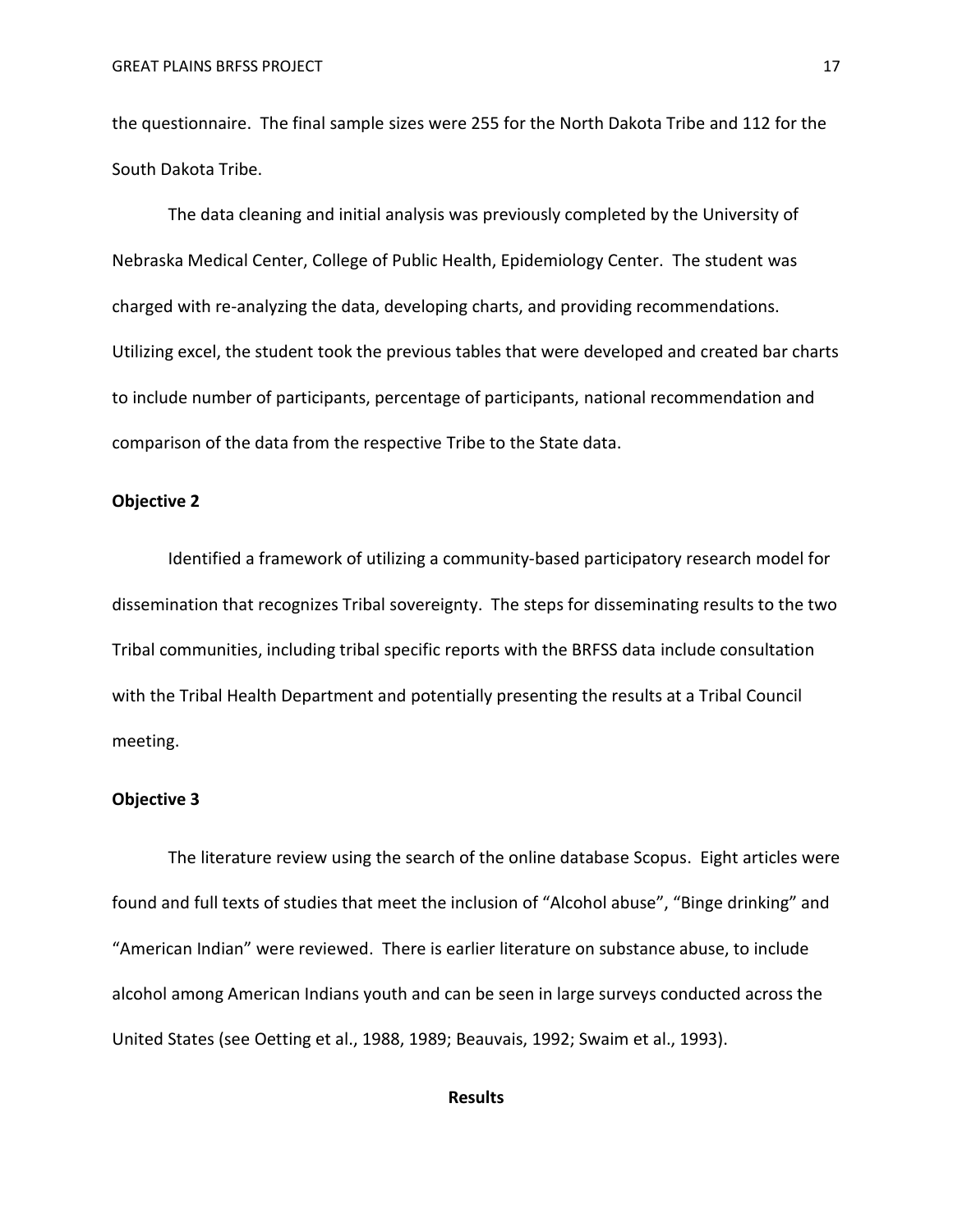# **Objective 1**

Appendix Figure 1, contains the detailed table to show the results of the Great Plains BRFSS project. In summary, large differences in the prevalence of health behaviors between the tribal population and respective state comparison population were noted for the following areas. For example, in Appendix Figure 2, when comparing the question "Considering all types of alcoholic beverages, how many times during the past 30 days did you have [5 for men, 4 for women] or more drinks on an occasion?" North Dakota State respondents reported 60.1% for zero drinks compared to the North Dakota Tribe of 17.4% for zero drinks and 31.4% for the South Dakota Tribe for zero drinks. Also, a difference can be seen in the North Dakota State results of 17.2% for three of more drinks, compared to the North Dakota Tribe at 50% for three of more drinks and the South Dakota Tribe at 54.9% for three or more drinks. Also, in the following section, detailed findings related to alcohol and historical trauma are presented.

**Alcohol misuse.** When comparing responses to the question "One drink is equivalent to a 12-ounce beer, a 5-ounce glass of wine, or a drink with one shot of liquor. During the past 30 days, on the days when you drank, about how many drinks did you drink on the average?" The North Dakota Tribe respondents appear to report 52.9% drank 5 or more drinks on the average than North Dakota State respondent rate of 16.0%. For the South Dakota tribal responses to the same above-mentioned question, 40.0 % drank 5 or more drinks on the average. It is important to note, there is no South Dakota available data to compare for all five questions. A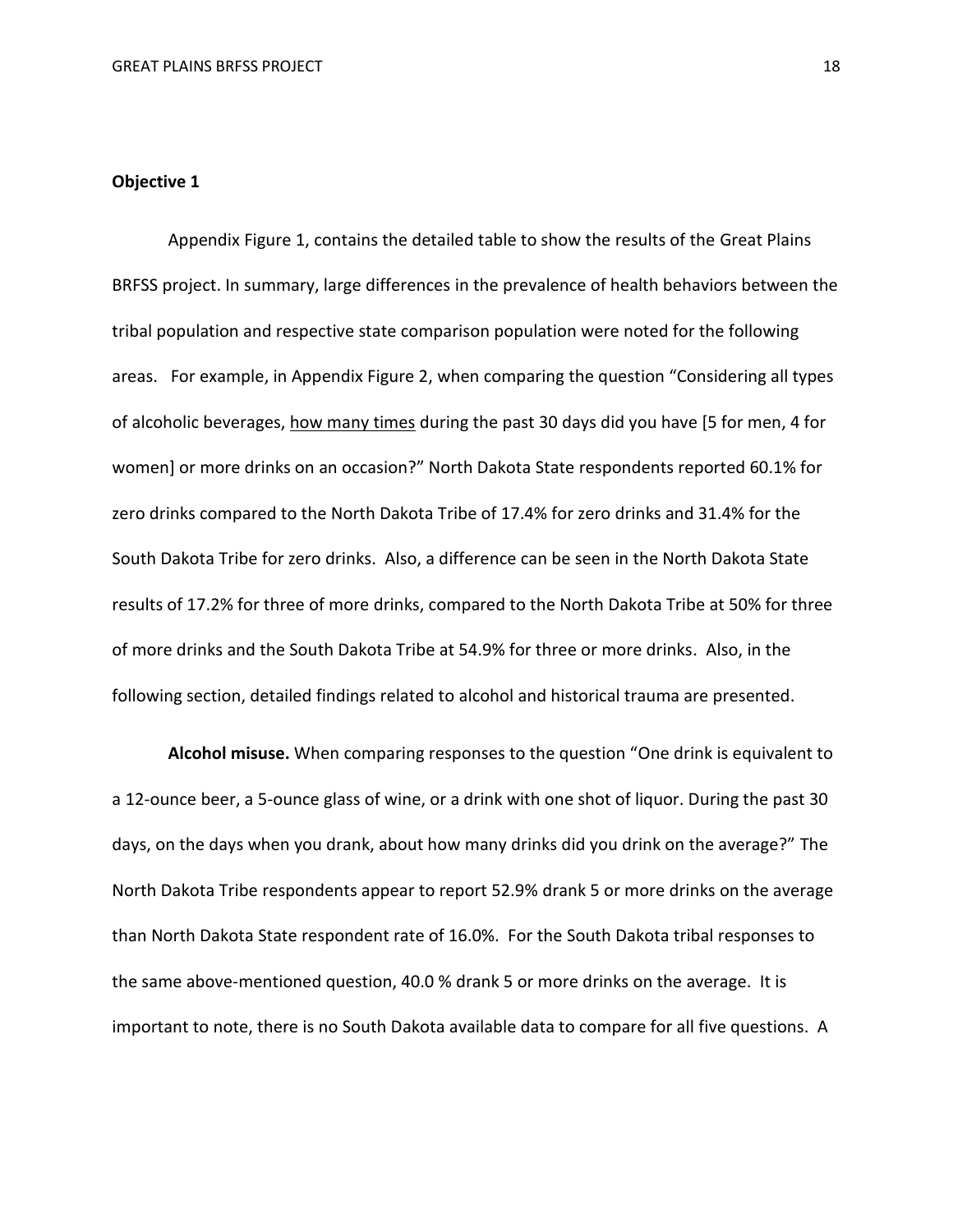comparison of the above question, between the two tribes appears to show similar percentage range of results.

**Historical Loss and Alcohol Use.** In the appendix Figure 3, it shows that 32.9% of the North Dakota respondents and 27.6% of South Dakota Tribe respondents think of about the question; "The losses from the effects of alcoholism on our people" statement daily and only 7.2% of the North Dakota Tribe respondents and 6.7% of South Dakota respondents never think about the "The losses from the effects of alcoholism on our people" statement.

#### **Objective 2**

**Theoretical frameworks.** In the context of addressing alcohol abuse in Tribal communities, there are three theories that can be used to build a framework regarding the role of awareness raising in changing policies and behaviors. First, the theory of planned behavior attempts to predict a person's behavioral intention or how likely they are to perform a behavior (Sheppard, Hardwick & Warsaw, 1988). For the person to implement a behavior they must believe others approve of the behavior, intend to do the behavior, have a good attitude regarding the behavior, believe that others approve of the behavior, and have confidence in the changed behavior. The theory could be utilized with the final reports by raising public awareness campaigns (PACs) to change individuals' behaviors. Second, the social cognitive theory is the understanding that a behavior is influenced by observing another person's behavior. The theory details the processes of observational learning and modeling and the influences of self-efficacy of the results of the behavior. Third, the transtheoretical model describes the 5 stages of behavioral change from precontemplation, contemplation,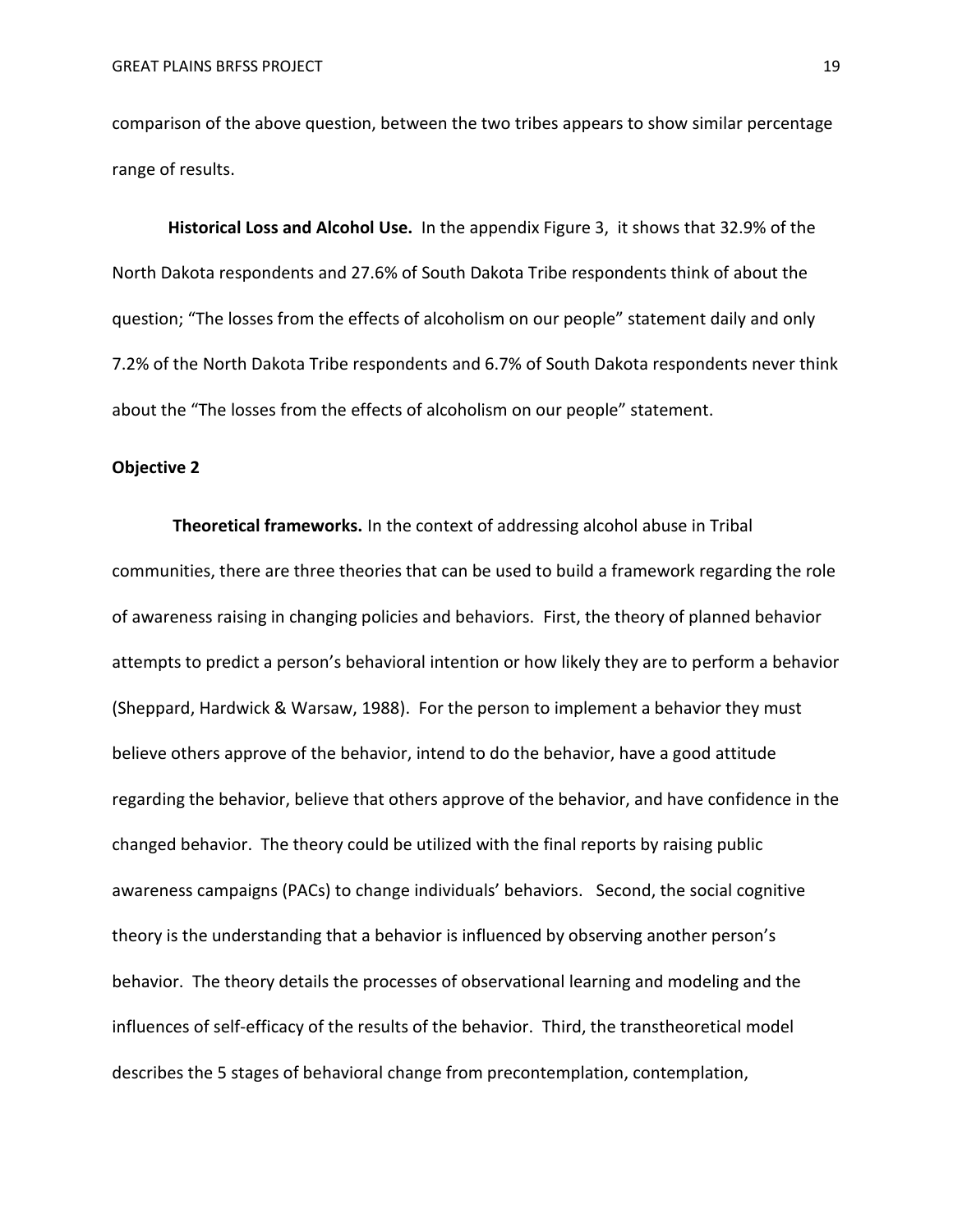preparation, action, and maintenance. PAC's can be most useful when they can assess the persons level of readiness (Bandura, A., 2009). Thus, the social cognitive theory and the transtheoretical model can be utilized by educating the population to increase a person's level of readiness and role modelling behaviors. The above theories could be utilized by the two Tribes in combination with evidence-based interventions implemented in the communities.

**Disseminations.** The GPTCHB holds a yearly Great Plains IHS Area Budget Formulation Consultation meeting. These meetings enable IHS and Tribes to coordinate consultation in formulation of the IHS budget request, manages the preparation of the IHS budget justification and coordinates Congressional appropriations responses and briefings. Consultation with Tribes is the foundation of the IHS budget formulation process. The IHS budget formulation process is comprised of forums for Indian Tribes and organizations to interact with the IHS to establish program priorities and budget recommendations. Tribes, Indian organizations and other key stakeholders are actively involved in the budget formulation process to ensure the IHS budget reflects the evolving health needs of American Indian and Alaska Native people and communities. The IHS budget consultation meeting could provide an opportunity for dissemination of the Tribal BRFSS reports as well.

# **Objective 3**

Eight articles were found and full texts of studies that meet the inclusion of "Alcohol abuse", "Binge drinking" and "American Indian" were reviewed. Two strategies were identified as potential interventions that can be used in the Great Plains region. The first strategy demonstrated using a community organizing intervention called Communities Mobilizing for Change on Alcohol. This intervention focuses on reducing the availability of alcohol to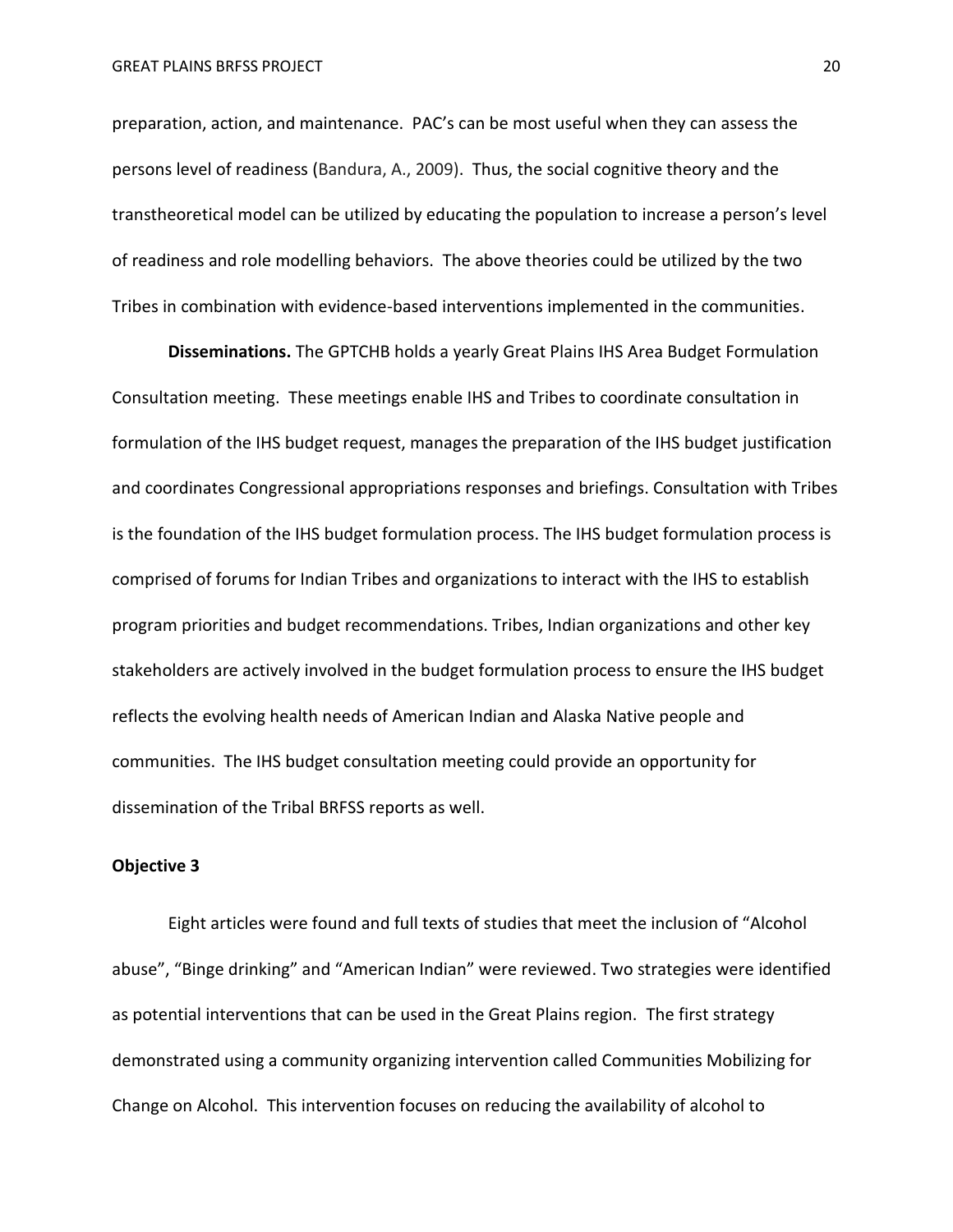underage youth and alcohol purchases by youth significantly declined (Wagenaar, et al., 2018). The second was called CONNECT and used an individual-delivered screening and intervention strategy. CONNECT is a school-based brief intervention providing support and motivation to prevent or reduce alcohol use by one on one consultations and follow up sessions on encouraging healthy drinking behaviors. Over the course of the study, researchers found that self-reports of alcohol use, including any use and heavy drinking episodes (five or more drinks on at least one occasion) in the past 30 days, was significantly reduced among students receiving either or both interventions, compared with persons in the control communities (Komro, et al., 2017).

# **Discussions**

The goal of this project was to address gaps in the Tribal BRFSS data. By describing the behavioral risk factors in two tribes, one can identify individual level evidence-based interventions on alcohol abuse and binge drinking.

According to CDC, binge drinking can be associated with other issues such as unintentional injuries, alcohol poisoning, violence, and sexual assault (CDC, 2018). Also, over 90% of U.S. adults who drink excessively report binge drinking in the past 30 days (CDC, 2018). Heaving drinking and binge drinking has been associated with many health problems, including: unintentional injuries (e.g., car crashes, falls, burns, drowning), intentional injuries (e.g., firearm injuries, sexual assault, domestic violence), alcohol poisoning, liverdisease, neurological damage, sexualdysfunction, poor control of diabetes (CDC, 2017). Binge drinking is the most common, costly and deadly pattern of excessive alcohol use in the United States (NIAAA, 2018).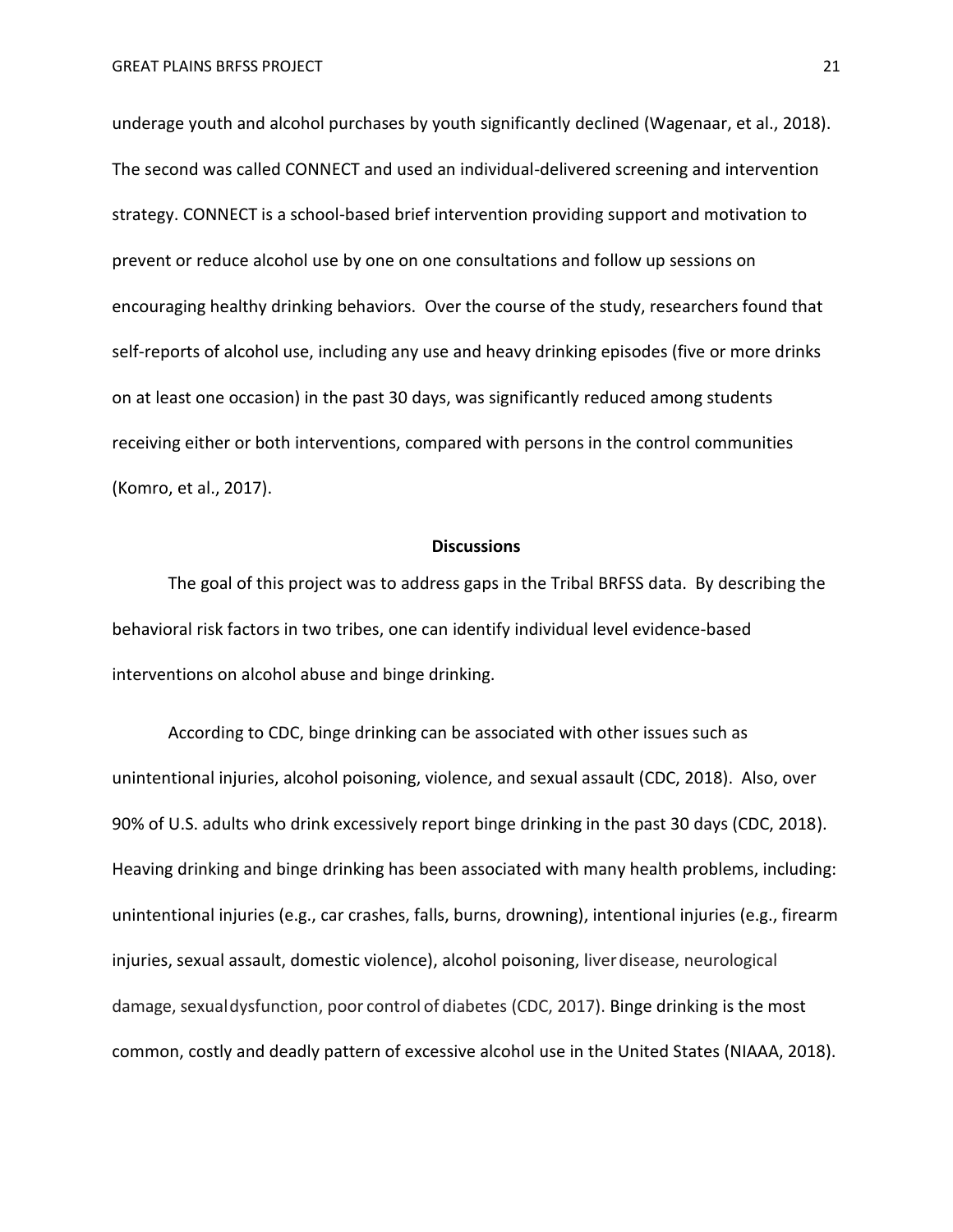Binge drinking, and heavy drinking appears higher in the two tribal community than in the North Dakota Non-Hispanic White surveyed population. The results also appear to show alcohol misuse and binge drinking are a priority area for the two Tribes. Community based, and individual-level prevention strategies can be effective ways to reduce alcohol use among AI/ANs according to a study by the National Institute on Alcohol Abuse and Alcoholism (NIAAA).

The results of the Tribal BRFSS can assist in future policy development in terms of the need for increasing access and funding for AI/AN's in healthcare professions. The data could be used to access and apply for future funding for possible implementation of health promotion interventions. Limitations could consist of lack of access or expertise in applying for funding. Next steps by GPTEC and the respective tribes, could be to review the recommendations of the surveillance data results and consider community prevention education and possible intervention/s implementation with specific health disease concentrations and in partnership with the specified tribes and provide technical assistance in finding appropriate funding streams and potentially provide technical assistance with the application process.

While evidence-based alcohol treatments have been identified and promoted by federal and state policy makers, there are very limited interventions that include the cultural and historical aspect. There is a continued need for cultural appropriateness to have effective interventions in the future. Based on the literature review and evaluation, I reason there is a need for culturally appropriate evidence-based interventions implementation into the two Tribal communities.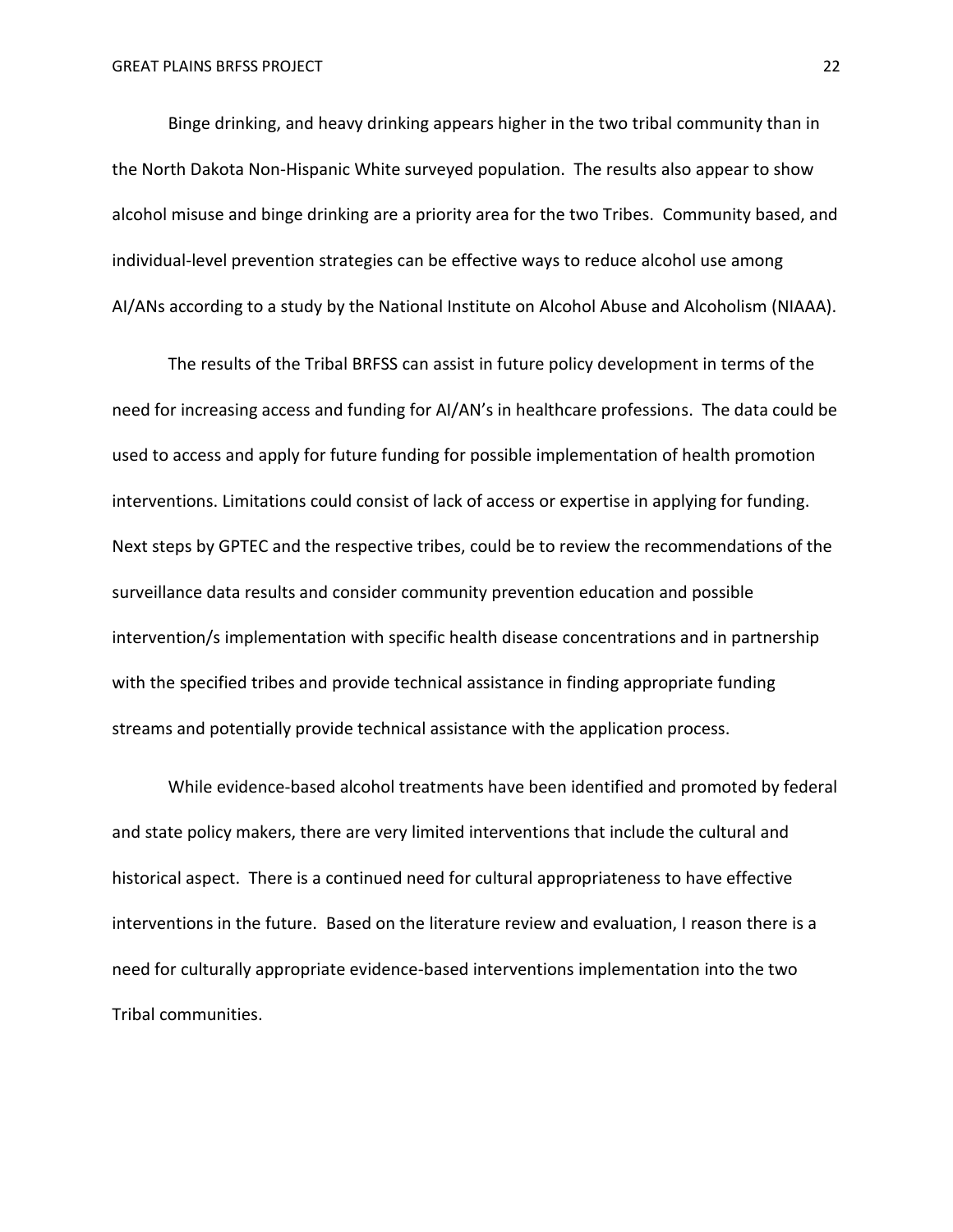The Institutes of Medicines Summary Findings recommends increasing awareness among key stakeholders to address health and health care disparities. It is important to educate and raise awareness with understandable evidence on the effectiveness of health interventions, policy recommendations, and services to adequately address the disparate findings (Nelson, A. 2002). Campaign messages need to be culturally-tailored to the target audience. Campaign messaging and branding need to be sensitive to relevant cultural attitudes and viewpoints (Chao & So, 2011; Reeler et al., 2009). By providing culturally relevant information that is illustrated with culturally appropriate messages, a meaningful connection is established with the target audience, increasing the likelihood of effective communication (Manchaiah & Zhao, 2012).

There are several limitations with this evaluation. It is difficult to interpret data without some comparison values. The closest comparison data available is the North Dakota and South Dakota State BRFSS, results of which have been provided alongside the survey results from the most recent year for which results were available. However, the State BRFSS results were not collected in the same manner as these surveys. The two tribal surveys were done in-person whereas the respective State BRFSS questions were asked by telephone. In addition, these surveys were collected as a convenience sample while the BRFSS was collected as a random sample analyzed with statistical weighting. In addition, because this is a sample of the population and because it does not perfectly represent the population from which the sample was drawn an assumption cannot be made that values presented here are fully representative of the entire population.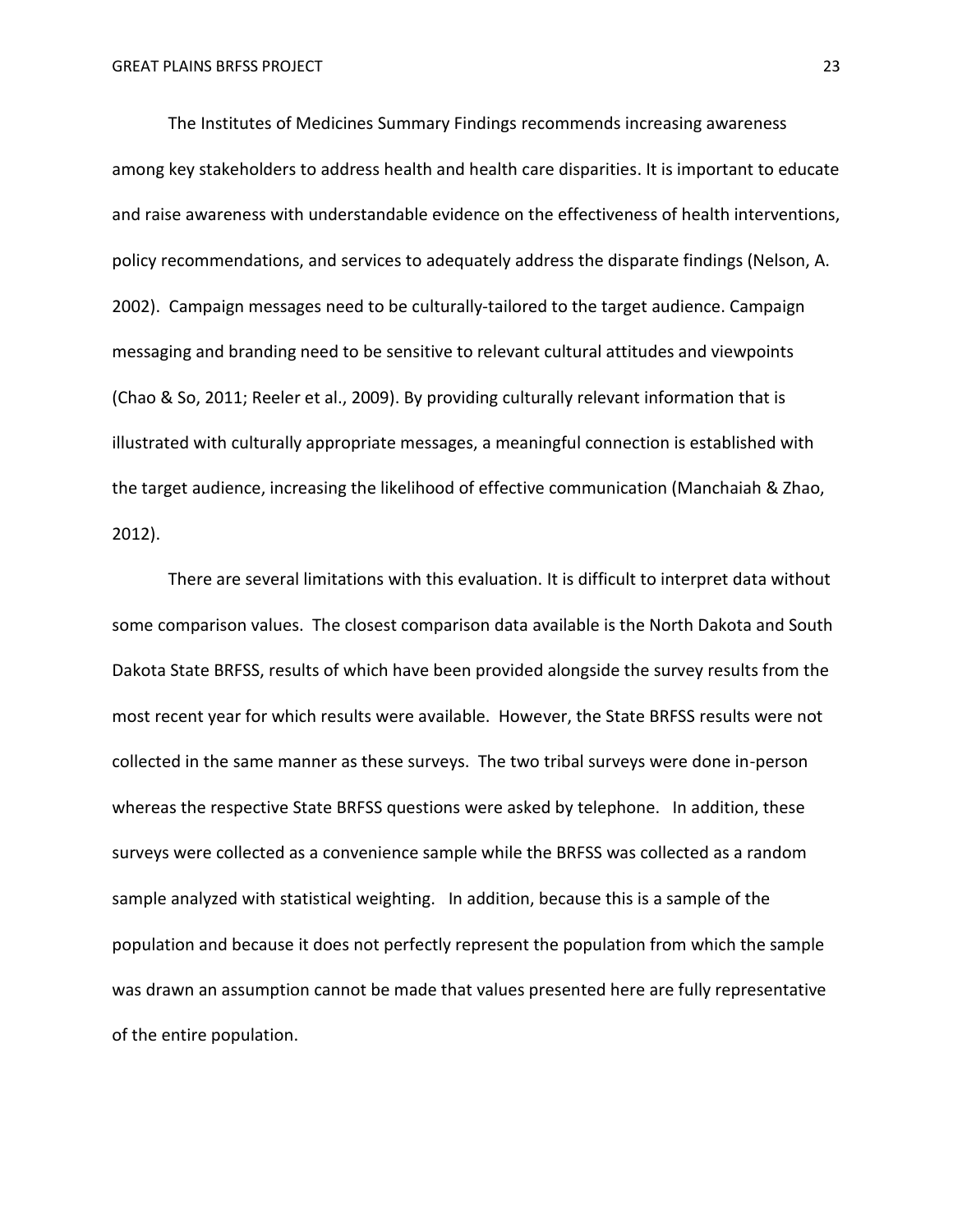Small numbers are frequently encountered (that is, few people provided a specific answer). When the number of responses to a response (e.g., percentage of people responding yes) is less than 20, the percentage is marked with an asterisk and responses less than 5 were marked at "Not Reported" (NR). These values are somewhat less reliable. In some cases, so few people answered the question that meaningful analysis is not possible. In addition, some questions have large numbers of responses that are missing. For example, nearly half of the respondents for most of the alcohol use questions responded that they did not know the answer or didn't want to answer. Had responses from those people been available, results might have been very different than the results presented. Therefore, these data are not very reliable (i.e., they may or may not reflect the true prevalence of the condition in the population). When response rates to a question are low, that is footnoted in the table. In all cases, missing values, including 'Don't know' and 'Refused' responses, are excluded prior to analysis. Percentages represent the respondents who answered the question, along with the number of responses.

Due to time constraints, I was unable to provide a presentation to the respective two Tribal Leaderships, Tribal Health Departments and others that may have an interest. I would suggest that the two reports be printed and/or emailed and disseminated to the two IHS and Tribal Health Centers to include the Chief Executive Officer, Chief Operations Officer, Chief Medical Director, Public Health Nursing and the Tribal Health Director. I would also suggest allowing a downloadable version to be available on the GPTCHB's website. Every year, a GPTEC conference is held, it may be advantageous to have printed copies available there for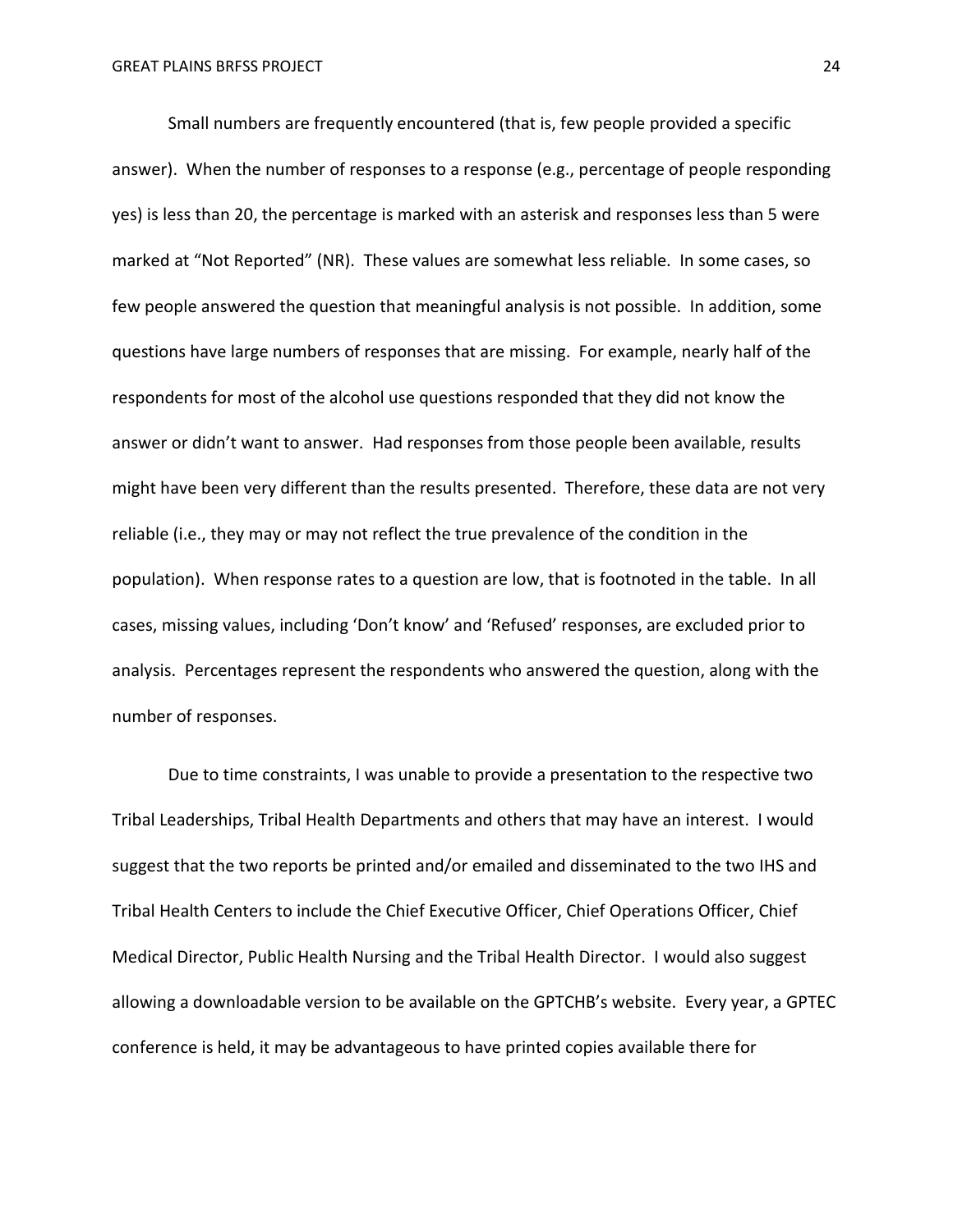distribution. If possible, it would be beneficial to have GPTEC present the findings in-person to the two tribes.

# **Conclusion**

From the results of the Great Plains Tribal BRFSS, alcohol misuse appears to have higher rates in the two Tribes than State/s. There is opportunity for Tribal Leadership to consider implementing the identified evidence-based interventions that have seen success in other Tribal communities. Lastly, advancing health equity in Tribal communities remains a continued priority across Indian Country and this project sheds light on both significant barriers and opportunities to achieving health equity.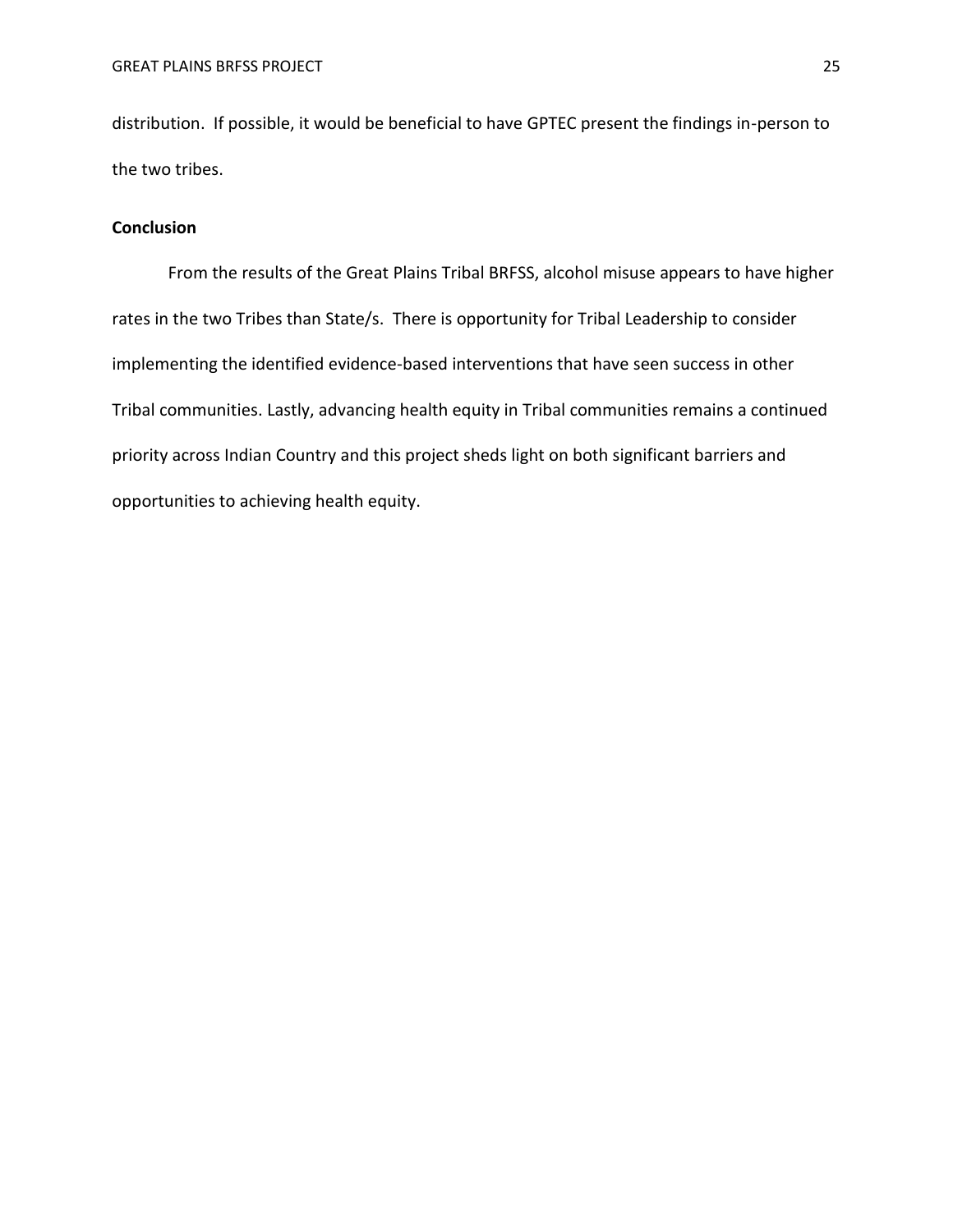# **References**

- 1. Alcohol Facts and Statistics. (2018, August). Retrieved April 10, 2019, from [https://www.niaaa.nih.gov/alcohol-health/overview-alcohol-consumption/alcohol](https://www.niaaa.nih.gov/alcohol-health/overview-alcohol-consumption/alcohol-facts-and-statistics)[facts-and-statistics](https://www.niaaa.nih.gov/alcohol-health/overview-alcohol-consumption/alcohol-facts-and-statistics)
- 2. Area Budget Formulation Meetings. (n.d.). Retrieved April 7, 2019, from <https://www.ihs.gov/budgetformulation/meetings/>
- 3. Bandura, A. (2009). Social cognitive theory of mass communication. In *Media effects* (pp. 110-140). Routledge.
- 4. Batliner, T. (2016). American Indian and Alaska Native access to oral health care: A potential solution. Journal of Health Care for the Poor and Underserved, 27(1), 1-10.
- 5. Bauer, U. E. and Plescia, M. (2014). Addressing disparities in the health of American Indian and Alaska Native People: The importance of improved public health data. American Journal of Public Health, 104(S3), S255–S257. doi: 10.2105/AJPH.2013.301602
- 6. Brave Heart, M., Chase, J., Elkins, J., & Altschul, D. B. (2011). Historical trauma among indigenous peoples of the Americas: Concepts, research, and clinical considerations. Journal of Psychoactive Drugs, 43(4), 282–290. doi:10.1080/02791072.2011.628913
- 7. CDC BRFSS. (2018, October 17). Retrieved March 3, 2019, from <https://www.cdc.gov/brfss/index.html>
- 8. CDC Fact Sheets-Binge Drinking Alcohol. (2018, October 24). Retrieved April 10, 2019, from<https://www.cdc.gov/alcohol/fact-sheets/binge-drinking.htm>
- 9. Centers, A. A. (2018). Drinking Levels Defined. Retrieved April 18, 2019, from [https://www.niaaa.nih.gov/alcohol-health/overview-alcohol-consumption/moderate](https://www.niaaa.nih.gov/alcohol-health/overview-alcohol-consumption/moderate-binge-drinking)[binge-drinking](https://www.niaaa.nih.gov/alcohol-health/overview-alcohol-consumption/moderate-binge-drinking)
- 10. Chao, S., & So, S. (2011). The Jade Ribbon campaign: A systematic, evidence-based public awareness campaign to improve Asian and Pacific Islander health. Journal of Communication in Healthcare, 4(1), 46-55. doi:http://dx.doi.org/10.1179/175380611X12950033990214
- 11. Cho, P., Geiss, L.S., Rios-Burrows, N., Roberts, D.L., Bullock, A.K., and Toedt, ME. (2014). Diabetes-related mortality among American Indians and Alaska Natives, 1999–2009. American Journal of Public Health, 104(S3), S496–S503.
- 12. Cohen, K. S. (2018). Honoring the medicine: The essential guide to Native American healing. Ballantine Books.
- 13. County Health Rankings. (2019). Retrieved March 19, 2019, from <http://www.countyhealthrankings.org/>
- 14. Denny, C. H., Holtzman, D., & Cobb, N. (2003). Surveillance for health behaviors of American Indians and Alaska Natives. Findings from the Behavioral Risk Factor Surveillance System, 1997-2000. Morbidity and mortality weekly report. Surveillance summaries (Washington, DC: 2002), 52(7), 1-13.
- 15. Drinking Levels Defined. (n.d.). Retrieved April 18, 2019, from [https://www.niaaa.nih.gov/alcohol-health/overview-alcohol-consumption/moderate](https://www.niaaa.nih.gov/alcohol-health/overview-alcohol-consumption/moderate-binge-drinking)[binge-drinking](https://www.niaaa.nih.gov/alcohol-health/overview-alcohol-consumption/moderate-binge-drinking)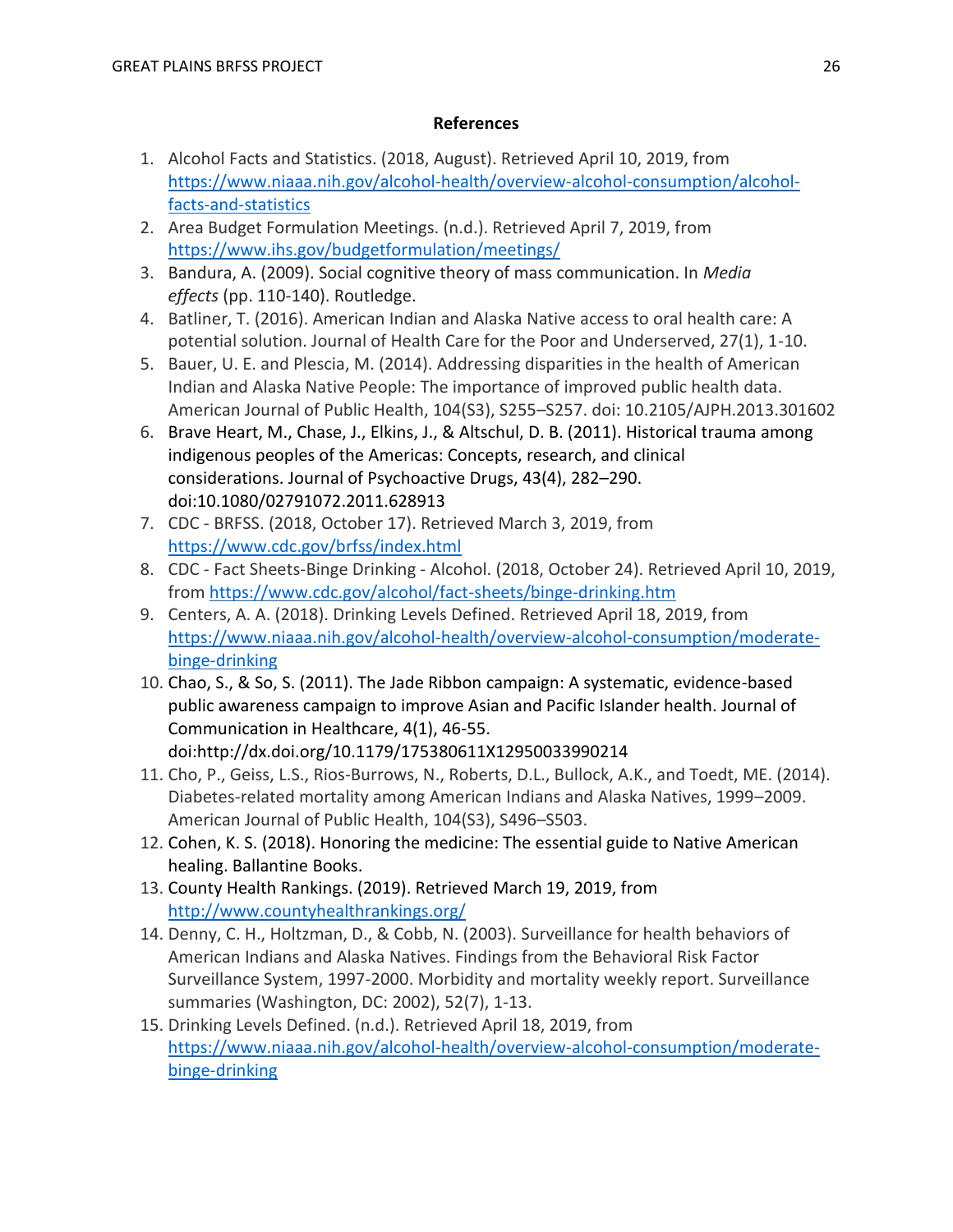- 16. Espey, D.K., Jim, M.A., Cobb, N., Bartholomew, M., Becker, T., Haverkamp, D., and Plescia, M. (2014). Leading causes of death and all-cause mortality in American Indians and Alaska Natives. American Journal of Public Health, 104(S3), S303-S311
- 17. Flandreau Santee Sioux Tribe. (n.d.). Retrieved March 4, 2019, from <https://santeesioux.com/>
- 18. GPTEC. (n.d.). Retrieved February 22, 2019, from<https://gptec.gptchb.org/about/>
- 19. Herne, M.A., Bartholomew, M.L., Weahkee, R.L. (2014). Suicide mortality among American Indians and Alaska Natives, 1999–2009. American Journal of Public Health, 104(S3), S336–S342.
- 20. History of GPTCHB. (n.d.). Retrieved February 22, 2019, from [https://gptchb.org/history](https://gptchb.org/history-of-gptchb/)[of-gptchb/](https://gptchb.org/history-of-gptchb/)
- 21. Holm, J. E., Vogeltanz-Holm, N., Poltavski, D., & McDonald, L. (2010). Assessing Health Status, Behavioral Risks, and Health Disparities in American Indians Living on the Northern Plains of the U.S. Public Health Reports, 125(1), 68-78. doi:10.1177/003335491012500110
- 22. Indian Health Service, US Department of Health and Human Services. Disparities Fact Sheets. (n.d.). Retrieved March 4, 2019, from http://www.ihs.gov/newsroom/factsheets/ disparities/
- 23. Indian Health Service (IHS). (n.d.). Retrieved March 4, 2019, from <https://www.ihs.gov/budgetformulation/>
- 24. Indian Health Service (IHS). (n.d.). Retrieved April 7, 2019, from <https://www.ihs.gov/aboutihs/>
- 25. Johansson, P., Knox-Nicola, P., & Schmid, K. (2015). The Waponahki tribal health assessment: successfully using CBPR to conduct a comprehensive and baseline health assessment of Waponahki tribal members. *Journal of health care for the poor and underserved*, *26*(3), 889-907.
- 26. Komro, K., Livingston, M., Wagenaar, A., Kominsky, T., Pettigrew, D., & Garrett, B. (2017, February 08). The American Journal of Public Health (AJPH) from the American Public Health Association (APHA) publications. Retrieved April 7, 2019, from https://ajph.aphapublications.org/doi/10.2105/AJPH.2016.303603
- 27. Manchaiah, V. K. C., & Zhao, F. (2012). Storytelling in different cultural context: Applications to hearing loss public awareness campaign. Journal of Behavioral Health, 1(4), 322-329. doi:10.5455/jbh.20120729114709
- 28. May, P.A. 1975. Arrests, alcohol, and alcohol legalization among an American Indian Tribe. *Plains Anthropologist* 20(68):129-134.
- 29. MHA Nation. (2018). Retrieved March 4, 2019, from<https://www.mhanation.com/>
- 30. Nelson, A. (2002). Unequal treatment: confronting racial and ethnic disparities in health care. Journal of the National Medical Association, 94(8), 666.
- 31. North Dakota Rankings Data. (1970, January 01). Retrieved March 19, 2019, from <http://www.countyhealthrankings.org/rankings/data/nd>
- 32. Oetting, E.R., R.C. Swain, R.W. Edwards, and F. Beauvais 1989. Indian and Anglo adolescent alcohol use and emotional distress: Path models. *American Journal of Drug and Alcohol Abuse* 15(2):153-172.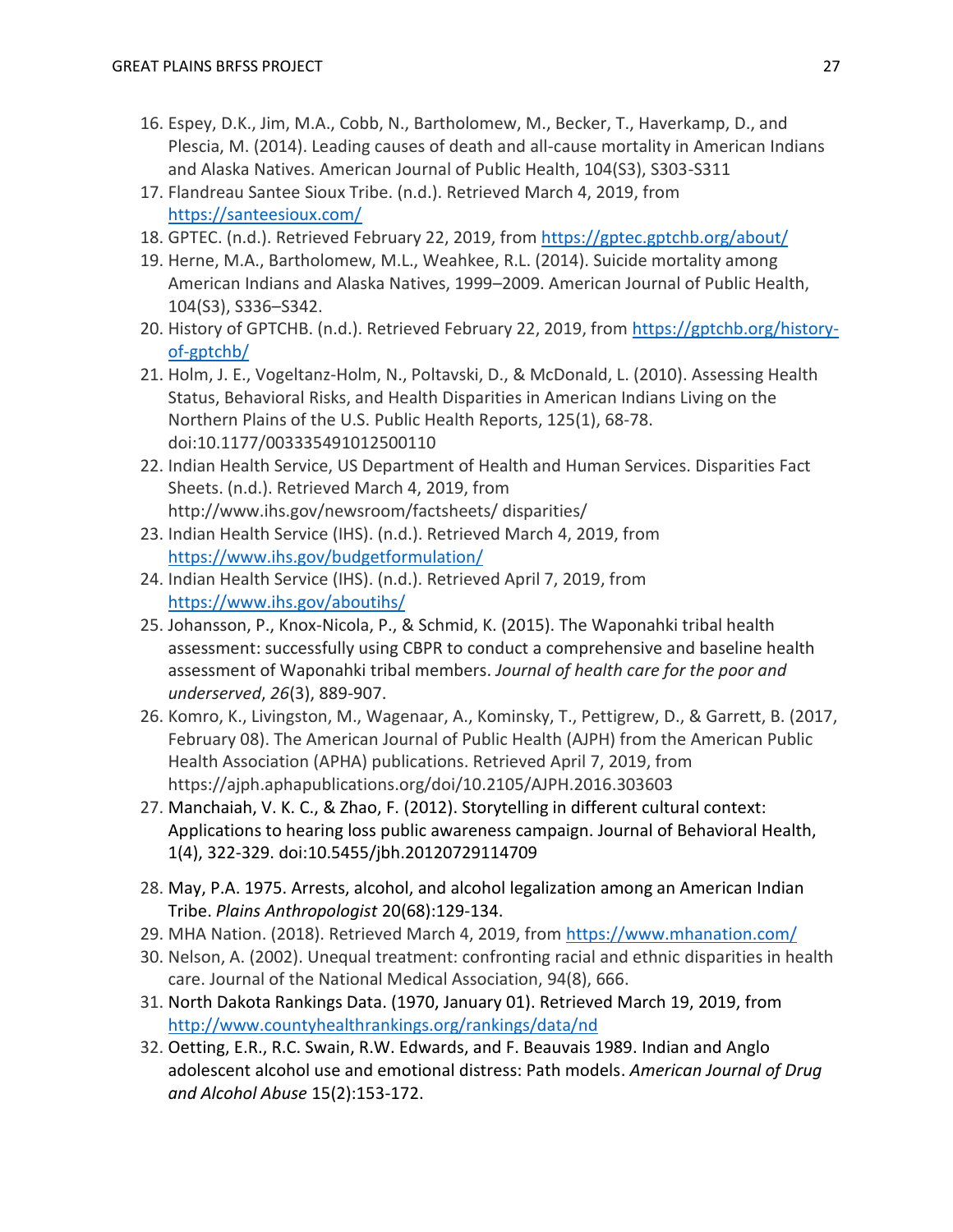- 33. Office of Minority Health. (2012). Retrieved March 18, 2019, from <https://minorityhealth.hhs.gov/omh/browse.aspx?lvl=3&lvlid=62>
- 34. Regional Differences in Indian Health 23012 Edition. (2012). Retrieved April 6, 2019, from

[https://www.ihs.gov/dps/includes/themes/newihstheme/display\\_objects/documents/R](https://www.ihs.gov/dps/includes/themes/newihstheme/display_objects/documents/RegionalDifferences2012Edition.pdf) [egionalDifferences2012Edition.pdf](https://www.ihs.gov/dps/includes/themes/newihstheme/display_objects/documents/RegionalDifferences2012Edition.pdf)

- 35. Remington, P. L., Catlin, B. B., & Kindig, D. A. (2013). Peer Reviewed: Monitoring Progress in Population Health: Trends in Premature Death Rates. *Preventing chronic disease*, *10*.
- 36. Sainsbury, R., Ditch, J., & Hutton, S. (1993). Computer assisted personal interviewing. Social Research Update, 3, 1-12. Retrieved March 3, 2019, from <http://sru.soc.surrey.ac.uk/SRU3.html>
- 37. Sheppard, B. H., Hartwick, J., & Warshaw, P. R. (1988). The theory of reasoned action: A meta-analysis of past research with recommendations for modifications and future research. Journal of Consumer Research, 15(3), 325-343. doi:10.1086/209170
- 38. State Data Tables and Reports From the 2016-2017 NSDUH. (2017). Retrieved April 6, 2019, from<https://www.samhsa.gov/data/nsduh/state-reports-NSDUH-2017>
- 39. U.S. Department of Health and Human Services. Results from the 2013 National Survey on Drug Use and Health: summary of national findings. Rockville, MD: Substance Abuse and Mental Health Services Administration, 2014
- 40. Veazie, M., Ayala, C., Schieb,L., Dai, S., Henderson, J. and Cho, P. (2014). Trends and disparities in heart disease mortality among American Indians and Alaska Natives, 1990– 2009. American Journal of Public Health. 104(S3), S359–S367.
- 41. Wagenaar, A. C., Livingston, M. D., Pettigrew, D. W., Kominsky, T. K., & Komro, K. A. (2018). Communities mobilizing for change on alcohol (CMCA): Secondary analyses of a randomized controlled trial showing effects of community organizing on alcohol acquisition by youth in the Cherokee nation. *Addiction,113*(4), 647-655. doi:10.1111/add.14113
- 42. Warne, D., & Frizzell, L. B. (2014). American Indian health policy: historical trends and contemporary issues. *American journal of public health*, *104*(S3), S263-S267.
- 43. Warne, D., & Lajimodiere, D. (2015). American Indian health disparities: psychosocial influences. *Social and Personality Psychology Compass*, *9*(10), 567-579.
- 44. Watanabe-Galloway, S., Flom, N., Xu, L., Duran, T., Frerichs, L., Kennedy, F., ... & Jaiyeola, A. O. (2011). Cancer-related disparities and opportunities for intervention in Northern Plains American Indian communities. *Public Health Reports*, *126*(3), 318-329.
- 45. Whitbeck, L. B., Adams, G. W., Hoyt, D. R., & Chen, X. (2004). Conceptualizing and measuring historical trauma among American Indian people. American Journal of Community Psychology, 33(3-4), 119–130. doi:10.1023/B:AJCP.0000027000.77357.31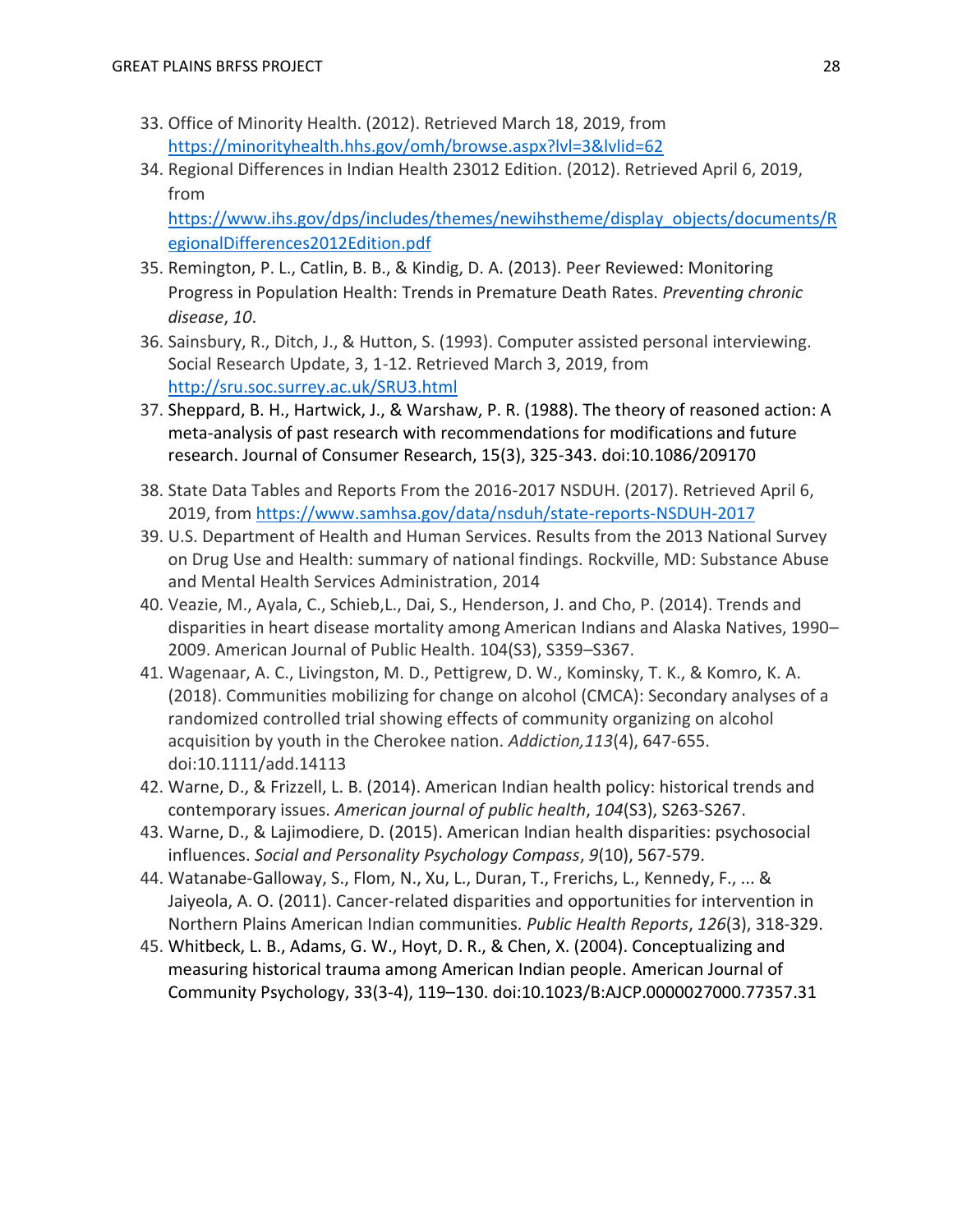# **Appendices**

# **Figure 1**

Great Plains BRFSS Topics

- 1. Health status
- 2. Health-related quality of life
- 3. Health care access
- 4. Sleep
- 5. Exercise
- 6. Diabetes
- 7. Oral health
- 8. Cardiovascular disease
- 9. Asthma
- 10. Disability
- 11. Tobacco use
- 12. Demographics
- 13. Alcohol consumption
- 14. Immunization
- 15. Falls
- 16. Seatbelt use
- 17. Drinking and driving
- 18. Women's health
- 19. Prostate cancer screening
- 20. Colorectal cancer screening
- 21. HIV/AIDS
- 22. Emotional support and life satisfaction
- 23. Tribe added questions (3-5 questions)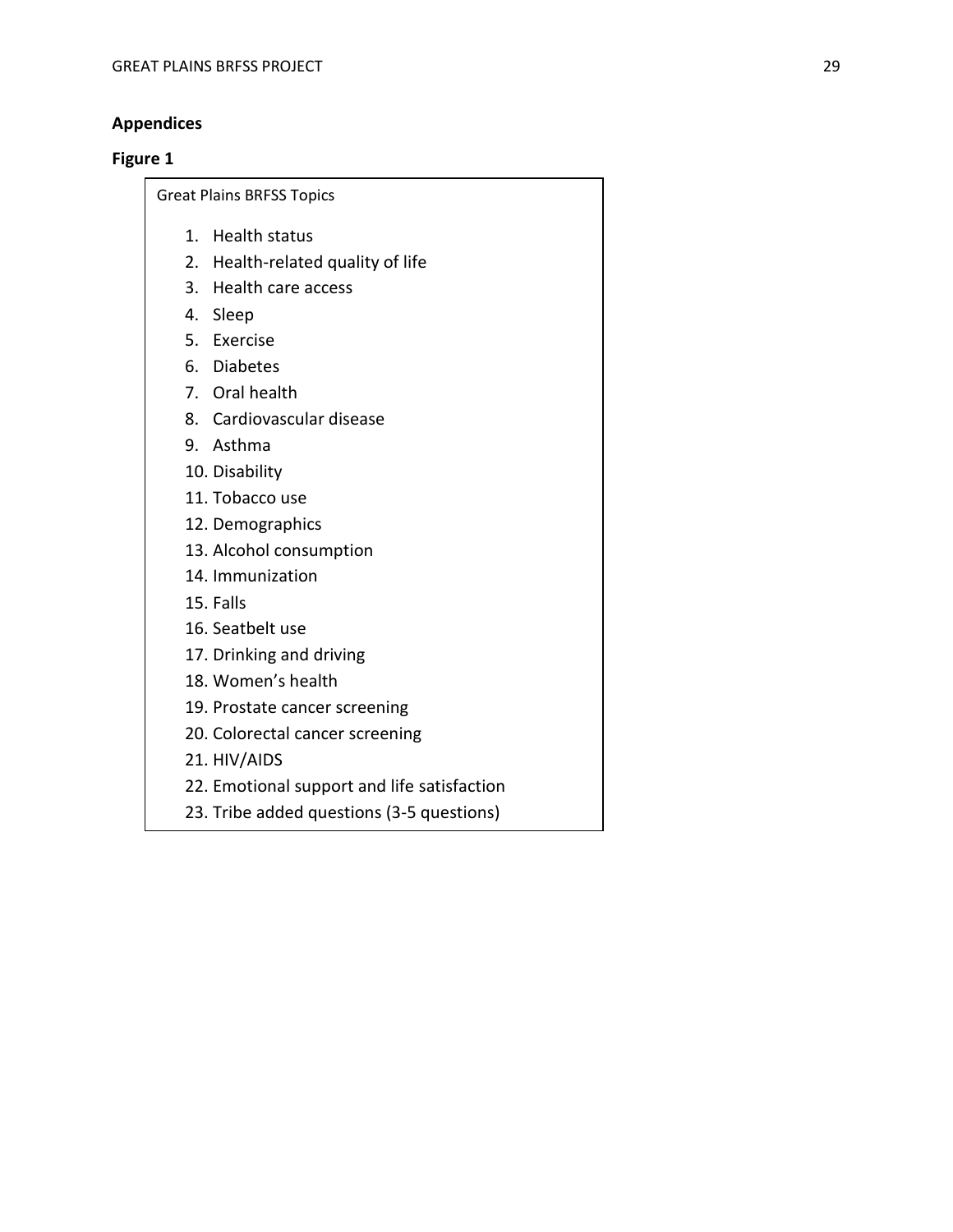



# **Figure 3**

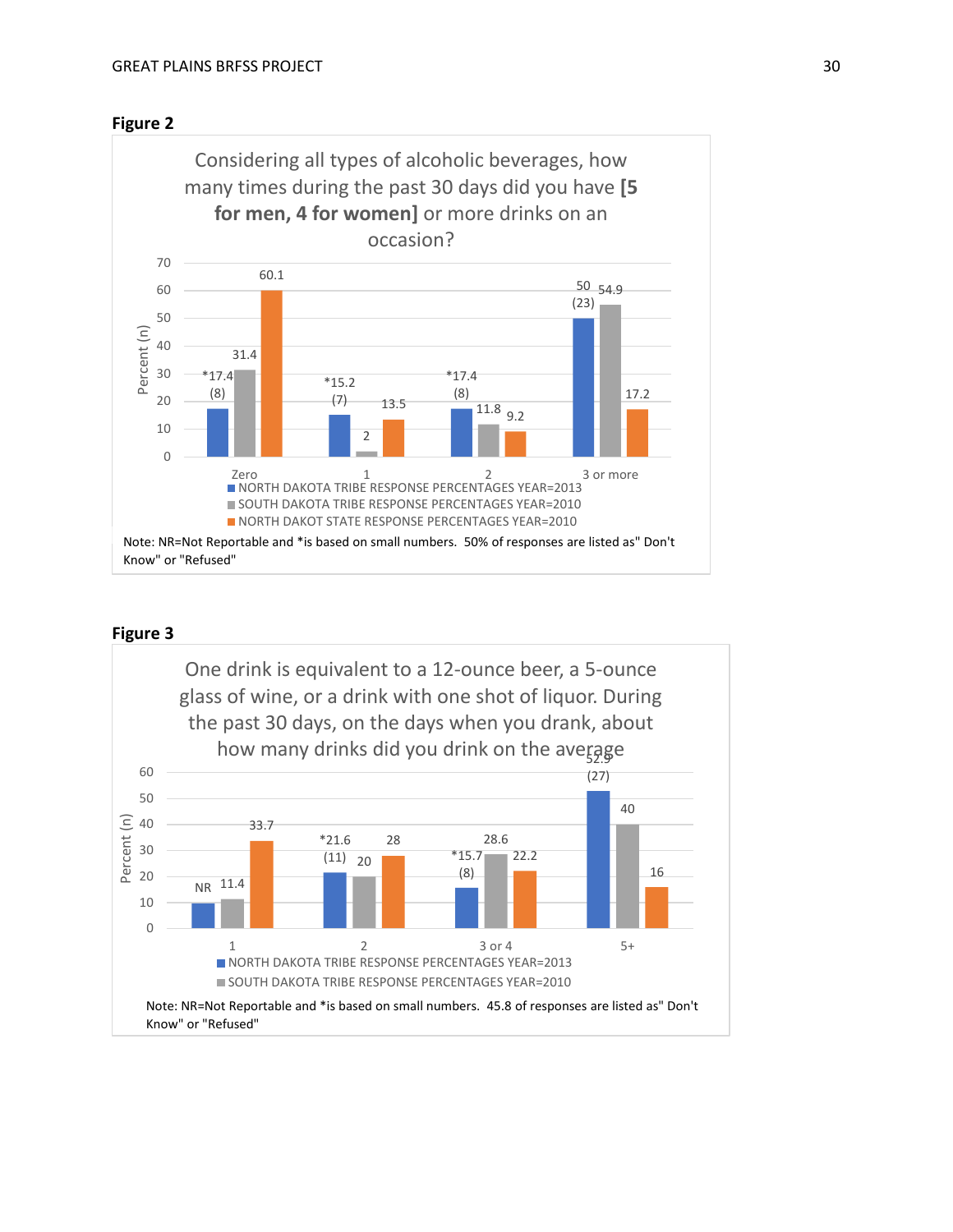

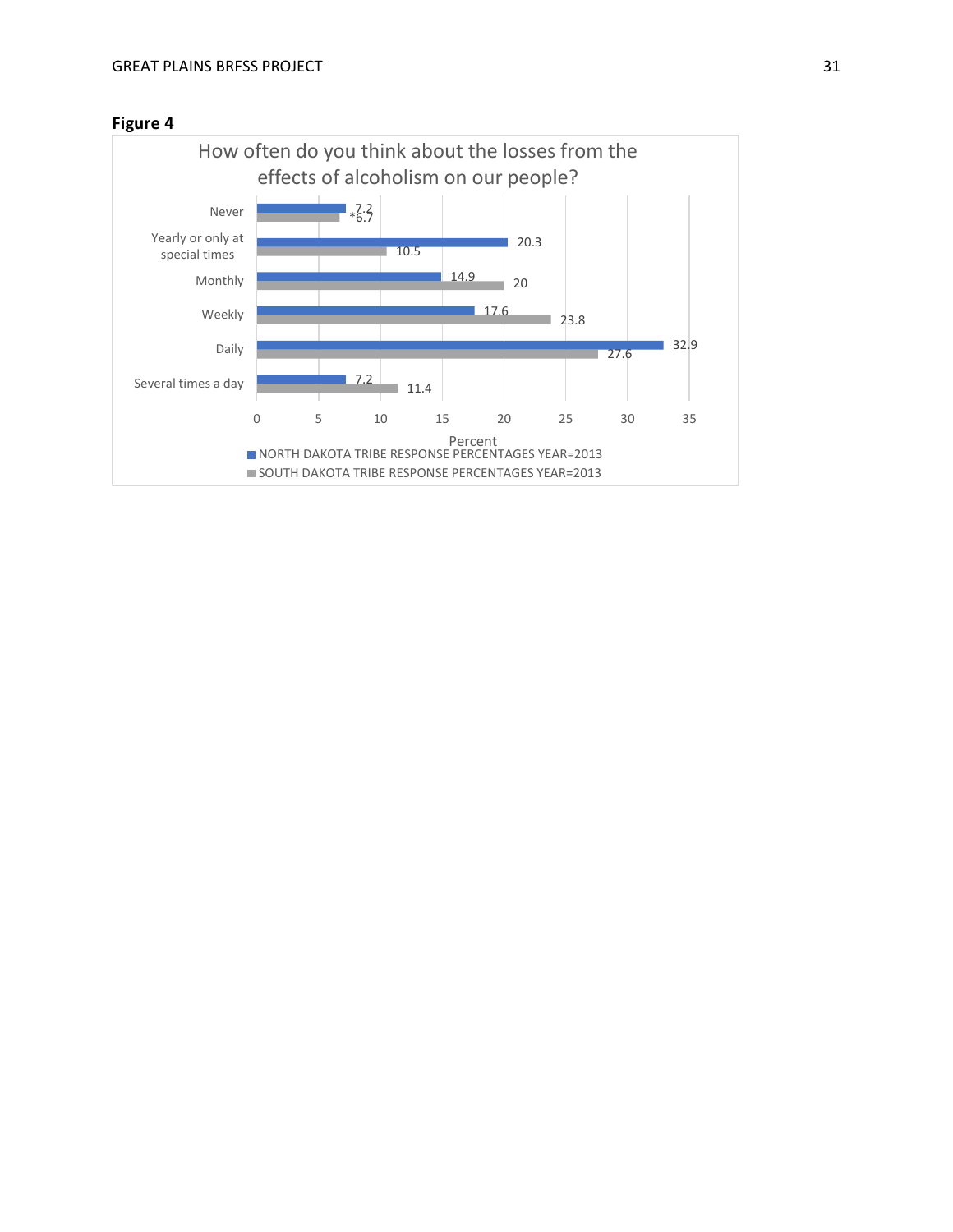# **Service Learning/Capstone Experience Brief Reflection**

The Great Plains Tribal Chairmen's Health Board (GPTCHB) operates from oversight and direction of the 18 Tribal Chairs/Presidents of the Great Plains region. It operates in this manner to ensure assisting with the needs of 18 tribes and tribal communities in the four-state region of South Dakota, North Dakota, Nebraska and Iowa, GPTCHB addresses the health necessities of its members by assisting in accessing health-related programs and resources. In addition to advocacy on behalf of the represented tribal members, the organization also provides critical health promotion and education outreach services through its various programs and departments. Furthermore, the health board advocates nationally for improved Indian health policies on behalf of the tribes and tribal communities it represents, which comprise nearly 170,000 individuals. GPTCHB incorporates the 7 traditional values of the Great Sioux Tribes. The values represent; Cultural, Integrity, Generosity, Respect, Ethics, Advocacy and Humility. The values can be seen in the environment of the daily workings of GPTCHB. They start all meetings with prayer, ensure elders are held in high regard and are given first opportunity to speak and served first in all that they do. GPTCHB operates in a manner that is representative of the people they serve.

Regarding my Service Learning/Capstone Experience, GPTCHB and GPTEC has given me the opportunity to expand my skill sets in terms of data evaluation. I was able to gain an in-depth knowledge of BRFSS and tribal BRFSS, sample sizes, data cleaning and appropriate dissemination constructs.

A few challenges I encounter was initially, I did not realize the time and tediousness of going through data in a excel format for 28 modules that include 1-10 questions per module, then ensuring each response is counted, totals match with percentages, Y and X axes are labeled